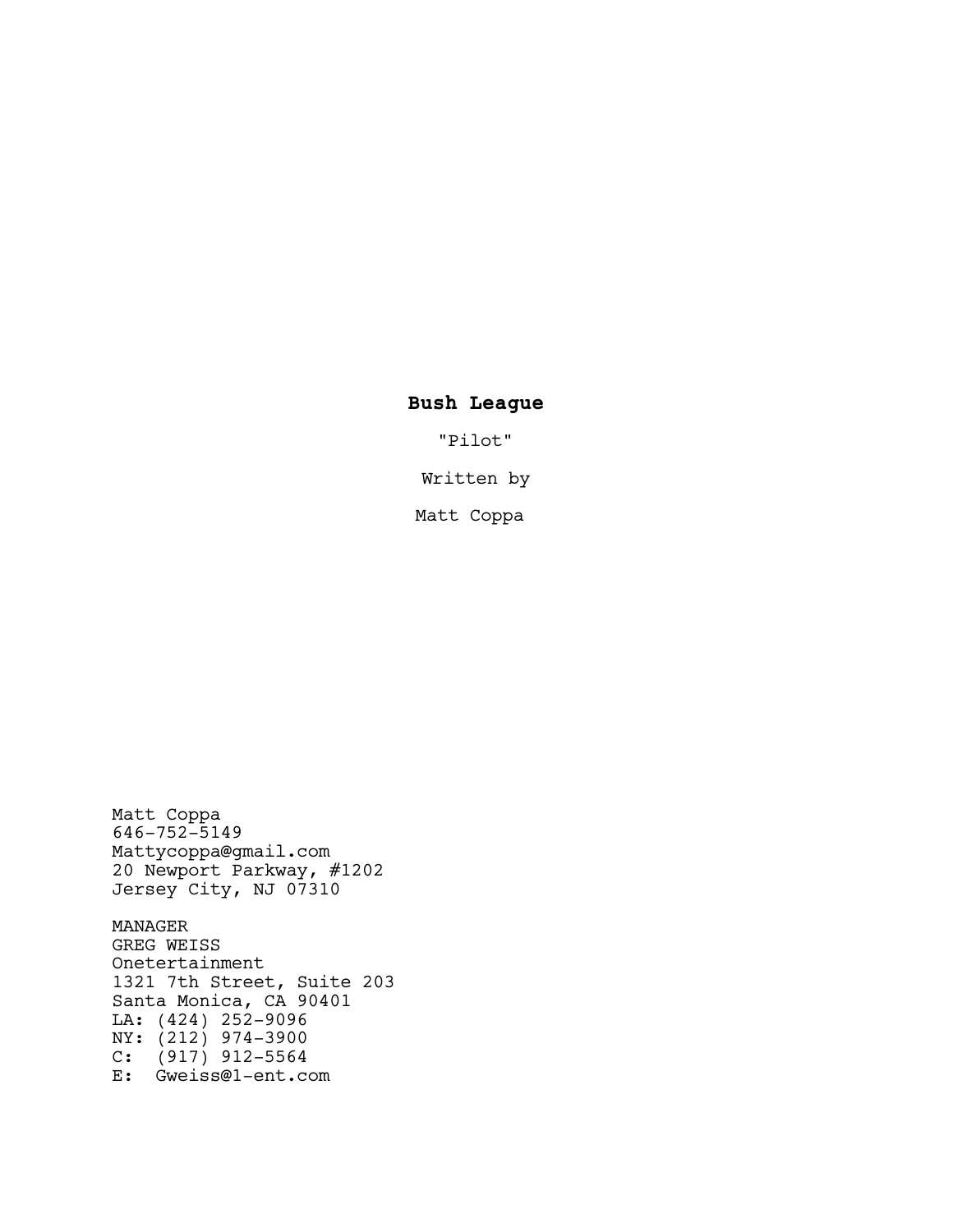## MAIN CHARACTERS

Sam Wright, 26: Tall, athletic with shaggy blond hair and blue-eyes. He grew up in Orange County, California, and has a laid-back, surfer vibe. He's a former baseball star at USC who now works at his wealthy family's company and dates reality star Sailor Smith, but despite seemingly having it all, he yearns for more. Basically, a self-hating douchebag.

Jenny Ryan, 26: Short-haired, green-eyed brunette who boxes in her spare time. The acting Coonhounds GM has never left Monolith, Arkansas. She's hanging on to a childhood grudge: The last time she saw Sam, they were 14 and shared their first - and last — kiss.

Vinny Milano, 26: Short yet well-built and dark-haired with a goatee. Grew up in Brooklyn and has a thick accent; he's Sam's best friend, a tough-talking wiseass who specializes in sculptures made out of scrap metal and loves the ladies.

Walt Stockman, 48: Gray-haired, pock-marked, scrappy former major league star turned Coonhounds manager. Blackballed from MLB after a scandal, he's bitter and quick-tempered.

Mayor Riley C. Seymour, 58: Perma-tanned, cowboy-hat-wearing corrupt politician who has ruled Monolith for 30 years. Riley gets kickbacks from every business in town and supports family values despite having a wife, mistress and favorite hooker.

Emily Jennings, 23: Flirty blonde country girl who does a variety of jobs at the stadium. She wears tight T-shirts and short shorts and has slept with many of players. Riley's niece.

Coonhounds Players:

Bobby Yates, 32, First baseman: A chiseled African American and disgraced MLB star who got busted for steroids. Determined to return to the pros any way he can.

Jesus and Javier Alvarez, 22, Pitcher and Catcher: Tall and slender twin brothers from the Dominican Republic who learned English from watching the Kardashians, so they talk in an annoying texting shorthand and with major vocal fry.

Matt Johnson, 28, Third baseman: A well-built farm boy who was a top MLB draft pick before getting addicted to meth.

Ronnie Davis, 34, Shortstop: Stocky, grizzled white guy with a mustache who's played in the minors for 16 years. Bitter, angry and racist but a damn good ballplayer.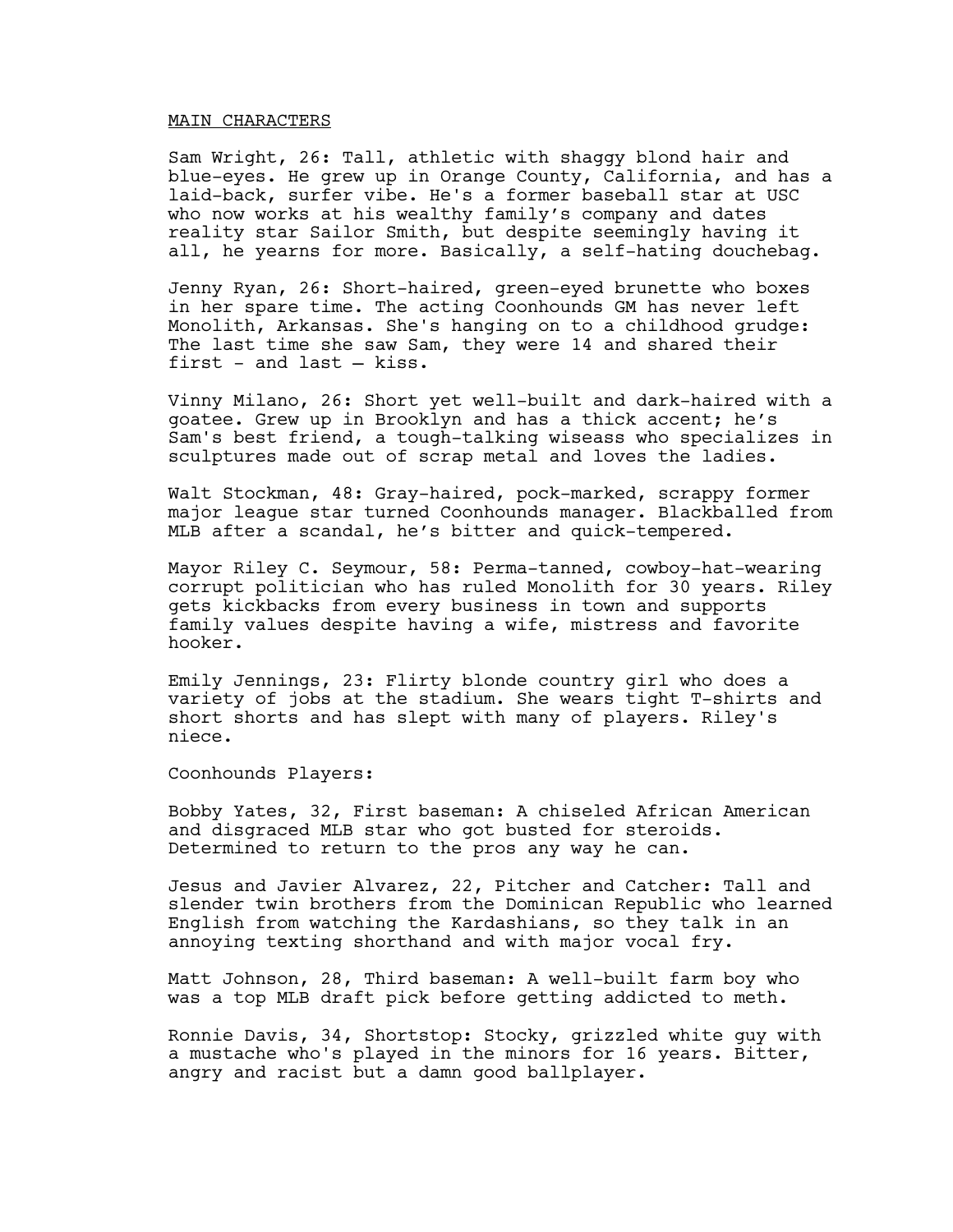FADE IN:

# EXT. HOLLYWOOD HILLS PARTY HOUSE - NIGHT

SAILOR SMITH (22), sexy blonde, walks to the entrance of a posh Hollywood Hills home followed by TV cameras.

#### SAILOR

(to the camera) We're at my man Sam's crib to celebrate my new fragrance, "Sí-Women by Sailor." It's Italian for "Yes-Women!" Female empowerment, bitches!

Sailor enters the huge modern house to a wild sexy-people party. She looks around, searching for someone.

# INT. HOLLYWOOD HILLS PARTY HOUSE BEDROOM - CONTINUOUS

Sailor and the cameramen barge into the bedroom of SAM WRIGHT (25). He's in a T-shirt and shorts, watching *MLB Tonight*.

**SATLOR** 

What the hell, Sam?

SAM Really? In my sphere of solitude?

Sailor motions to JERRY, the lead cameraman, who leaves.

#### SAILOR

Why do you waste actual drama for when we're alone and it's useless?

SAM It feels more useless by the day.

Sailor gets demure.

SAILOR

Just come downstairs, baby. I'm about to sing my new hip-hop fragrance jam, "Spray My Love."

#### SAM

You go and spray your little heart out. I'm happy right here, dude.

SAILOR

Sam Wright, happy? Even for a partially scripted reality show that's bullshit.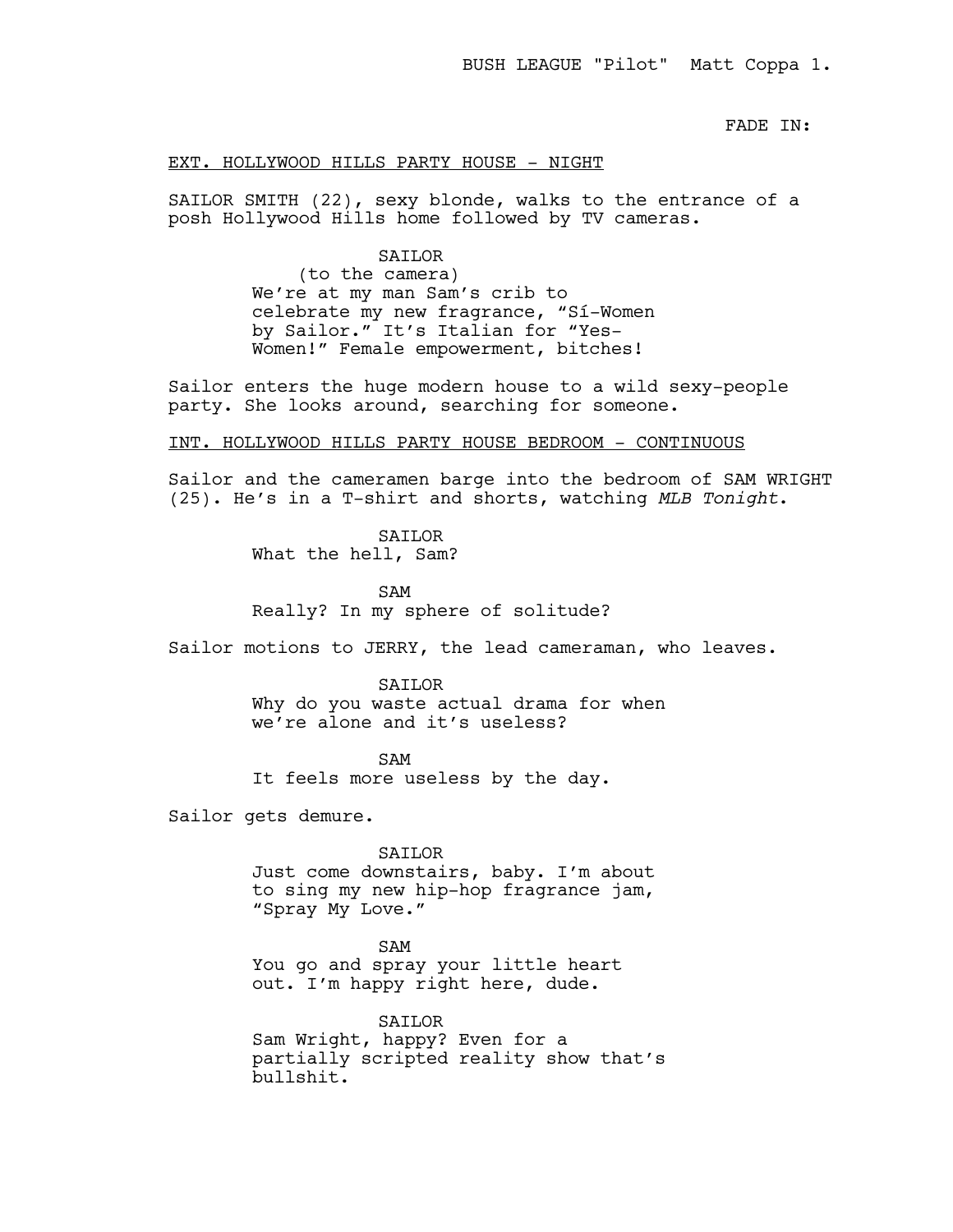SAM

Christ, OK fine. But give me a sec. No point being a phony, narcissistic asshole if you can't look the part.

Sam opens the French doors to his large walk-in closet.

# INT. HOLLYWOOD HILLS PARTY HOUSE LIVING ROOM - CONTINUOUS

Sailor talks closely with her slick MUSIC PRODUCER (30) when the cameramen get close.

> SAILOR (to the camera) The party is bumping, y'all!

She points out a picture of Sam in a USC baseball uniform.

SAILOR (CONT'D) This was the game where Sam hurt his knee. Because of that, we got to spend so much time together. Lucky me!

Sam struts down the stairs with slicked-back hair and a perfectly tailored designer suit. He walks over to Sailor.

> SAILOR (CONT'D) Be a good boy and fetch me a drink?

SAM I'll see what pink liquor I have.

INT. HOLLYWOOD HILLS PARTY HOUSE KITCHEN - CONTINUOUS

Sam mixes a drink when a coked-out PARTY BOY (30) approaches.

PARTY BOY My man, your place is off the hizook! You work in industrial signs?

SAM It's just the family business...

PARTY BOY So there's this sexy new DJ I'm managing, she's perfect for the show.

Party Boy turns and grabs the sexy DJ (21).

SAM I have nothing to do with that stuff.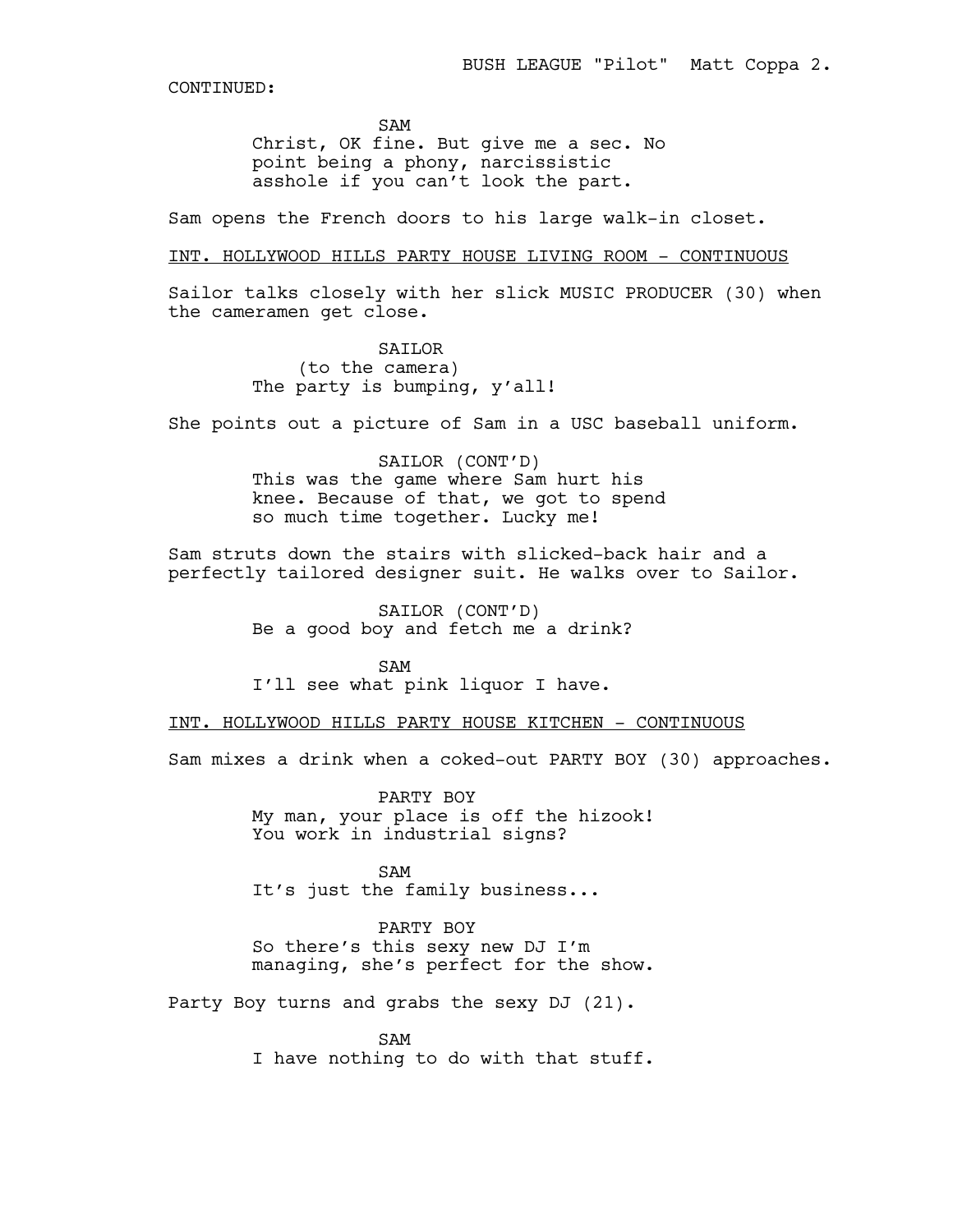PARTY BOY C'mon, don't be a dick. Just come to one of her gigs with the cameras.

SAM Hey, dude who I've just met and is in my house asking me for a favor, I'm not the one being a dick.

Sam's best friend VINNY MILANO (25) jumps in.

## VINNY

Hey you. Guy. Got a problem?

PARTY BOY My new buddy was gonna hook me up.

VINNY Hmm. What's his cat's name?

PARTY BOY What? Uhm, Mr. Whiskers?

VINNY

BUZZZ! While that was an unexpectedly good guess, you lose! Sorry, but Sam's got a strict no-favors-for-people-whodon't-know-his-cat's-name policy.

Vinny pulls Sam away.

SAM Maybe I *should* get a cat.

VINNY You've got more pressing pussy problems to deal with.

INT. HOLLYWOOD HILLS PARTY HOUSE BEDROOM - CONTINUOUS

Sam and Vinny enter to find the Music Producer doing a line of coke on Sailor's exposed nipples.

> SAM What the fuck?

SAILOR Wait, I can explain. (screams) Jimmy!

Sailor tosses her top on. Jimmy runs in and starts shooting, we see the rest of the scene from that lens.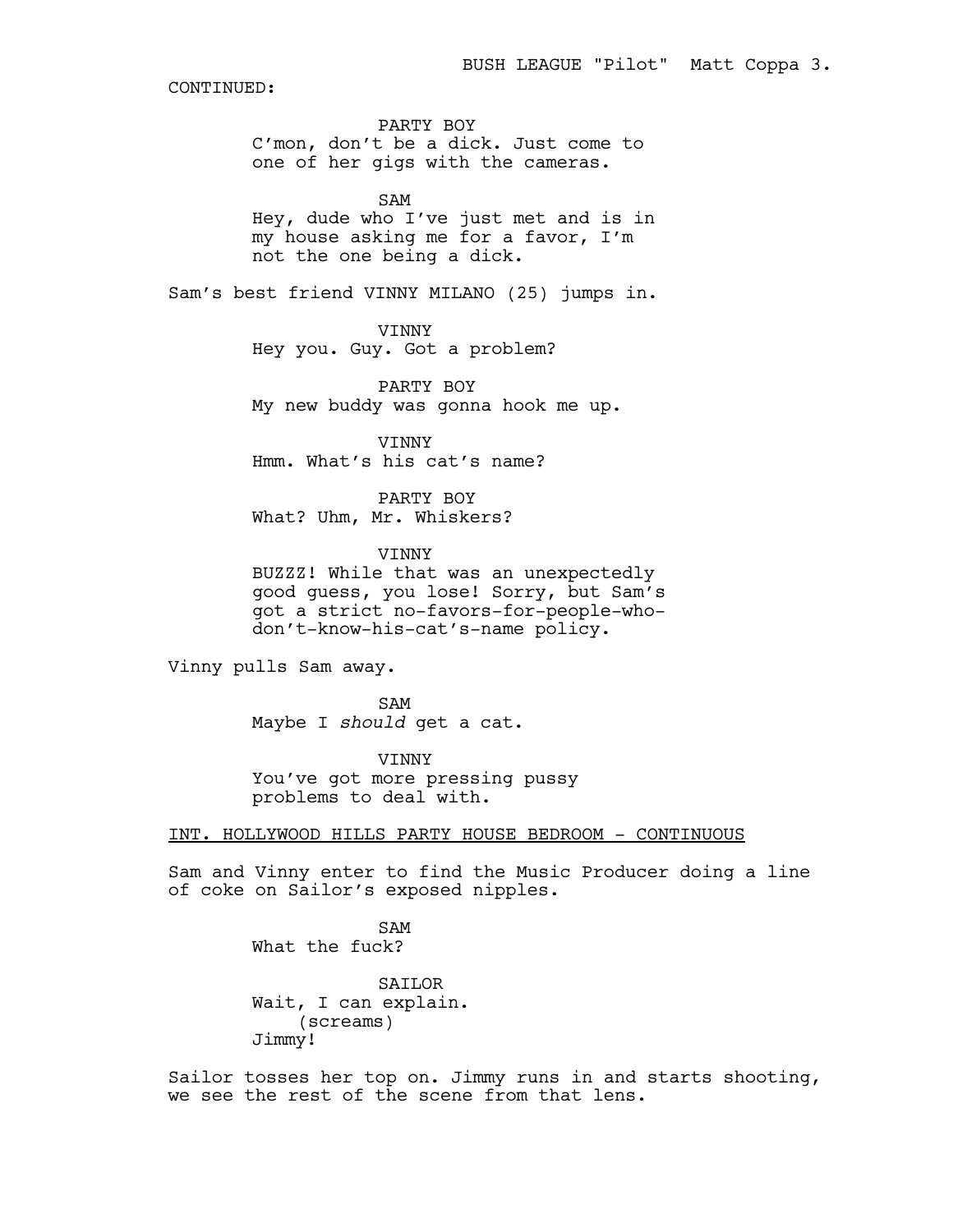SAILOR (CONT'D) (in tears) Sam, nothing happened!

Sam's cell phone DINGS with a text, which he glances at.

SAM Everyone out now! Party's over!

SAILOR But I haven't sung my new single yet!

SAM Well, start singing, because from this moment on, *you're* single!

Sam shoves the Music Producer toward the door and into Jimmy. Jimmy pushes Sam and Sam gets in the camera's face.

> SAM (CONT'D) Get out of my Goddamn house!

Sam punches Jimmy, who drops the camera. It's on the floor and focused on the action. Jimmy and the Music Producer jump on Sam, and Sam's phone drops to the floor.

While Vinny jumps on top of the pile, we can read the message on Sam's phone: "Grandpa just passed. Please call, Mom."

INT. ABRAMS LAW OFFICE - DAY

Sitting in an ornate conference room are Sam, his mother, JANE (53), a striking, Botoxed blonde; dad, NATHAN (55), darkhaired, in a suit; Attorney MR. ABRAMS (50s), bald yet gray.

> MR. ABRAMS In addition to the controlling interest in Wright Way Signs, Mr. and Mrs. Wright shall receive a lump sum payment of \$20 million. The remaining 20% of the estate shall be donated to the Parks Department of California.

Sam, Nathan and Jane look at one another perplexed.

NATHAN Parks Department? What about my son?

Mr. Adams walks over to a large TV and puts it on.

MR. ABRAMS Your father wanted to explain that.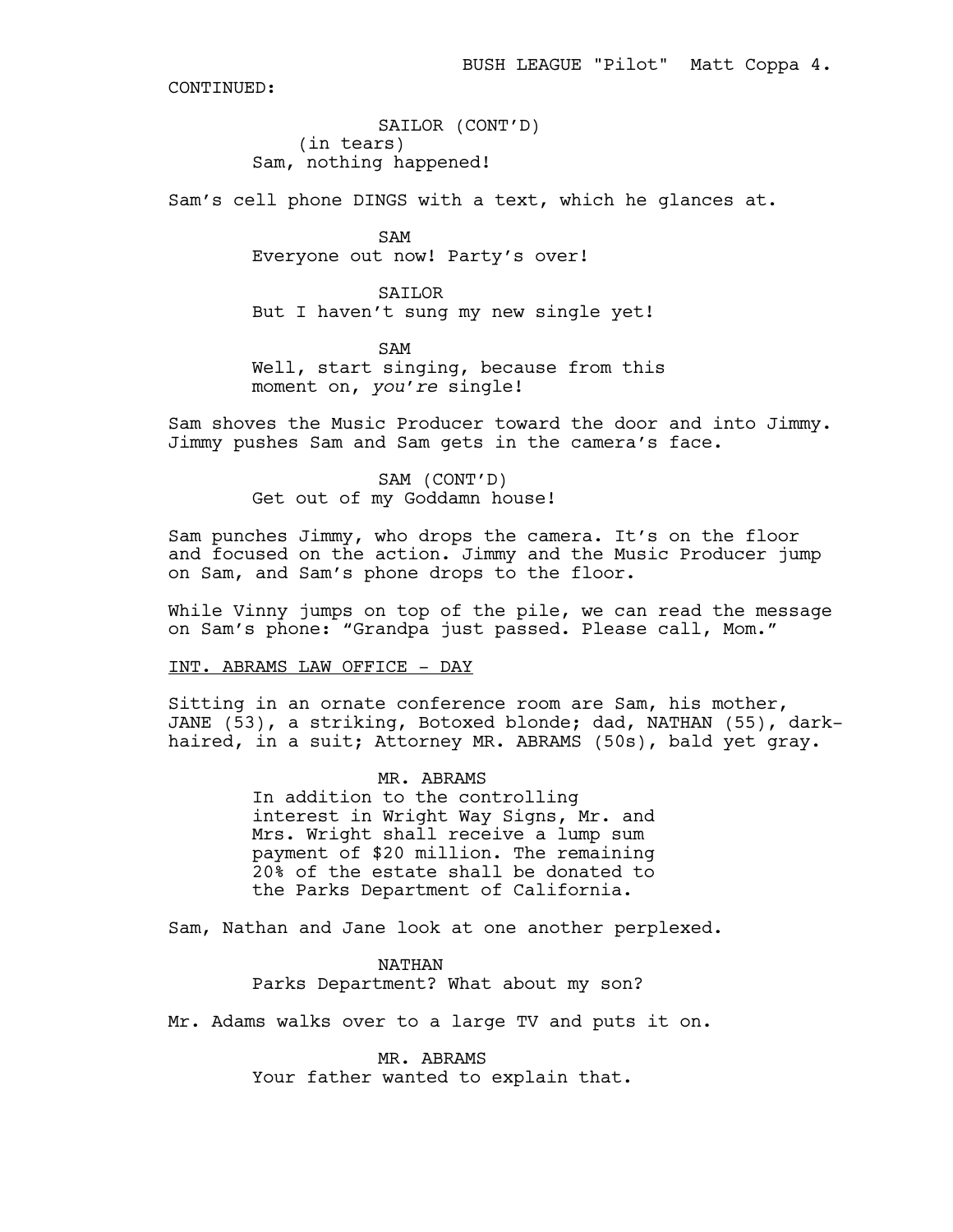We see JOSEPH WRIGHT (80s), white-haired and wild-eyed. He's awkwardly using his cell phone to record himself.

> JOSEPH (ghostlike) Saaaaam, Whoooooo! I'm speaking from beyond the grave, whoooo! (laugh turns to a cough) You're a miserable, spoiled bitch.

Sam puts his head down in shame.

JOSEPH (CONT'D) On TV spending thousands on sweaters and spray tans? A floozy of a girlfriend yapping orders at you? Remember what I called ya when you ran around my baseball field in Arkansas?

Sam looks up and says it along with his grandfather.

SAM / JOSEPH

Dirty Balls.

JOSEPH Hustling and diving for every play. Your uniform would be caked in clay by the second inning. You sure as shit seemed happier before all this cheap fame and rich pussy.

Jane gasps.

JOSEPH (CONT'D) I still love ya kid. So instead of giving you money to piss away in selfpity, I'm giving you my Coonhounds.

Nathan stands up, alarmed.

JOSEPH (CONT'D) There's no better place than Monolith, Arkansas, to get your balls dirty. And dump that girlfriend. Just saddle her up one last time for Gramps! (Laughing turns to a cough.)

Joseph puts the phone down. We see he's on a hospital bed.

NATHAN My son is entitled to that money!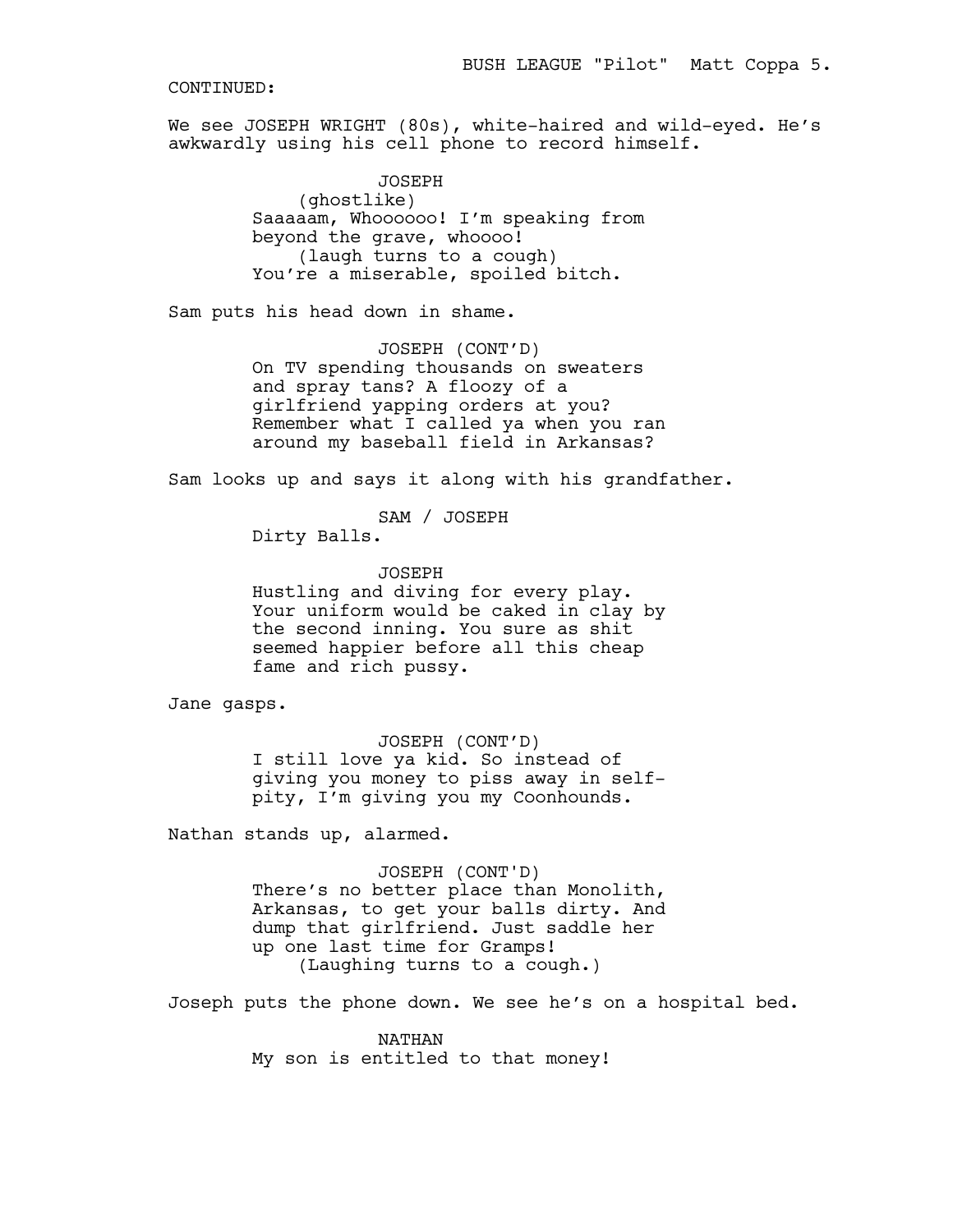CONTINUED: (2)

MR. ABRAMS Joseph did allot 500 thousand dollars in operating costs for Sam.

NATHAN At least it's something liquid...

MR. ABRAMS Restricted for team operations only.

NATHAN The crazy old bastard. (to Sam) We'll sell the franchise for whatever we can. I'll promote you at the company. You'll be fine.

Nathan and Jane start to walk out, but Sam remains seated.

SAM Grandpa's right. I'm going.

NATHAN Don't be ridiculous. This is your future we're talking about here.

SAM Maybe, baseball's my future.

# NATHAN

Baseball was your past. You need to forget about it and start acting like a responsible adult.

SAM It was the one thing I've ever cared about, that actually made me happy. Now I have nothing. I'm going.

#### NATHAN

If you go, don't expect any financial support from us. After 40 years at the company, I've earned this money.

#### JANE

Sam, don't be foolish. Do you even remember what a redneck wasteland Monolith is? They have *two* Walmarts!

SAM I guess I'll learn to buy in bulk!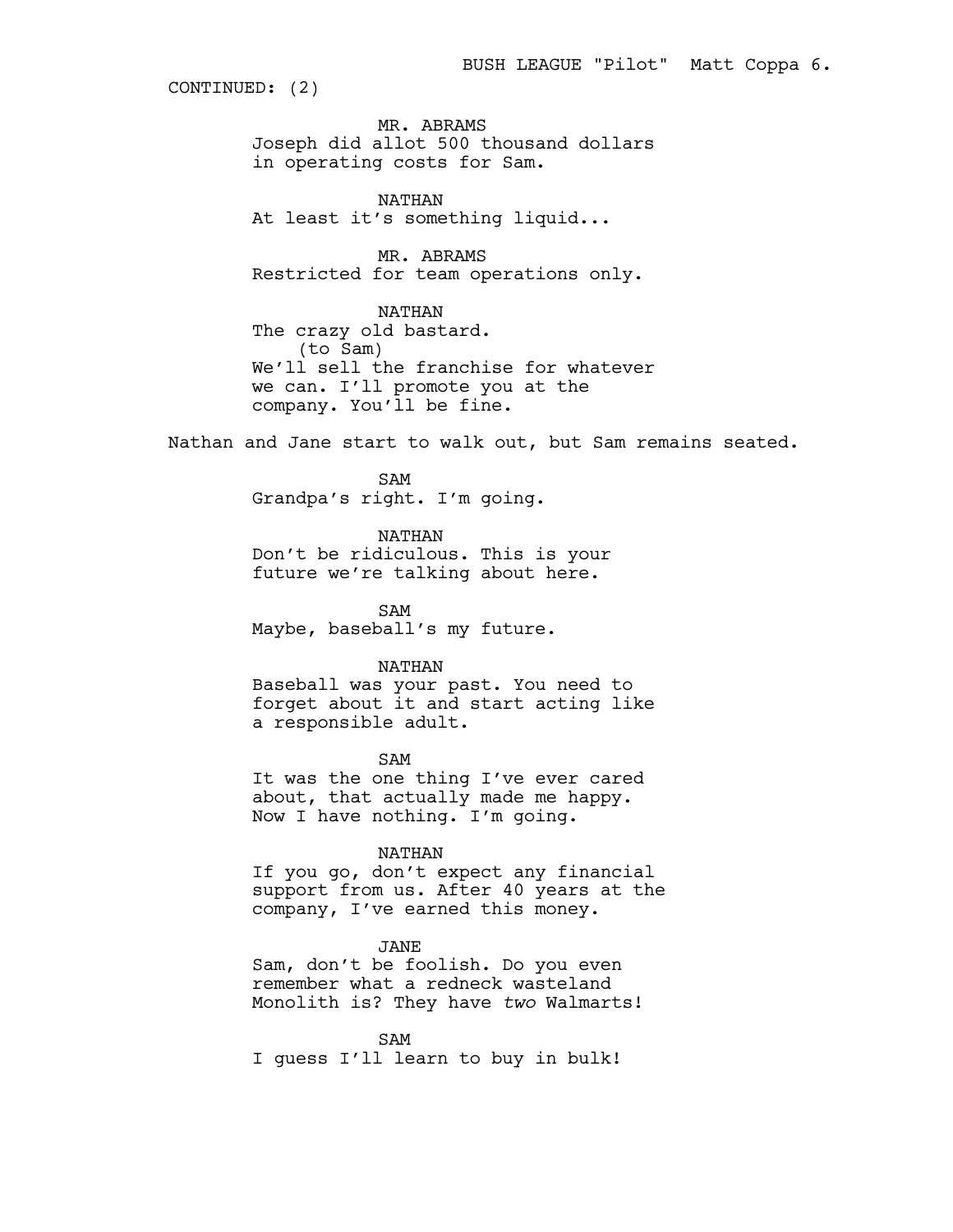# INT. MONOLITH STADIUM - GM'S OFFICE - DAY

A large, wood-paneled office with a window to the field. There's a framed picture of a young girl and a man on that field on the desk of GM JENNY RYAN (27), who's on the phone.

#### JENNY

I'm up shit creek here, Pete, my plan C second baseman just broke his foot in a Mexican pointy-boot dance-off... I can give you a case of brand-new Louisville Sluggers for Aiello.

First Baseman BOBBY YATES (32) opens the door and struts in.

JENNY (CONT'D) The offer is ticking.

BOBBY Are you Ryan?

Jenny hangs up the phone.

JENNY Jenny Ryan. Nice to finally meet you. Next time, please fucking knock.

Jenny sits behind her desk and motions Bobby to sit as well. The two awkwardly sit and stare at each other.

## BOBBY

Look, I know my reputation is shit after the steroid ban, so thank you for signing me. It'll be my pleasure to help this team win as I make my way back to the Show.

JENNY

I'm glad. Now, I hate to be that asshole, but per our agreement...

BOBBY

If you don't think I'm clean, then why am I here?

JENNY (shrugs) You have your own equipment.

BOBBY It sounds like you don't really mind being that asshole, do you?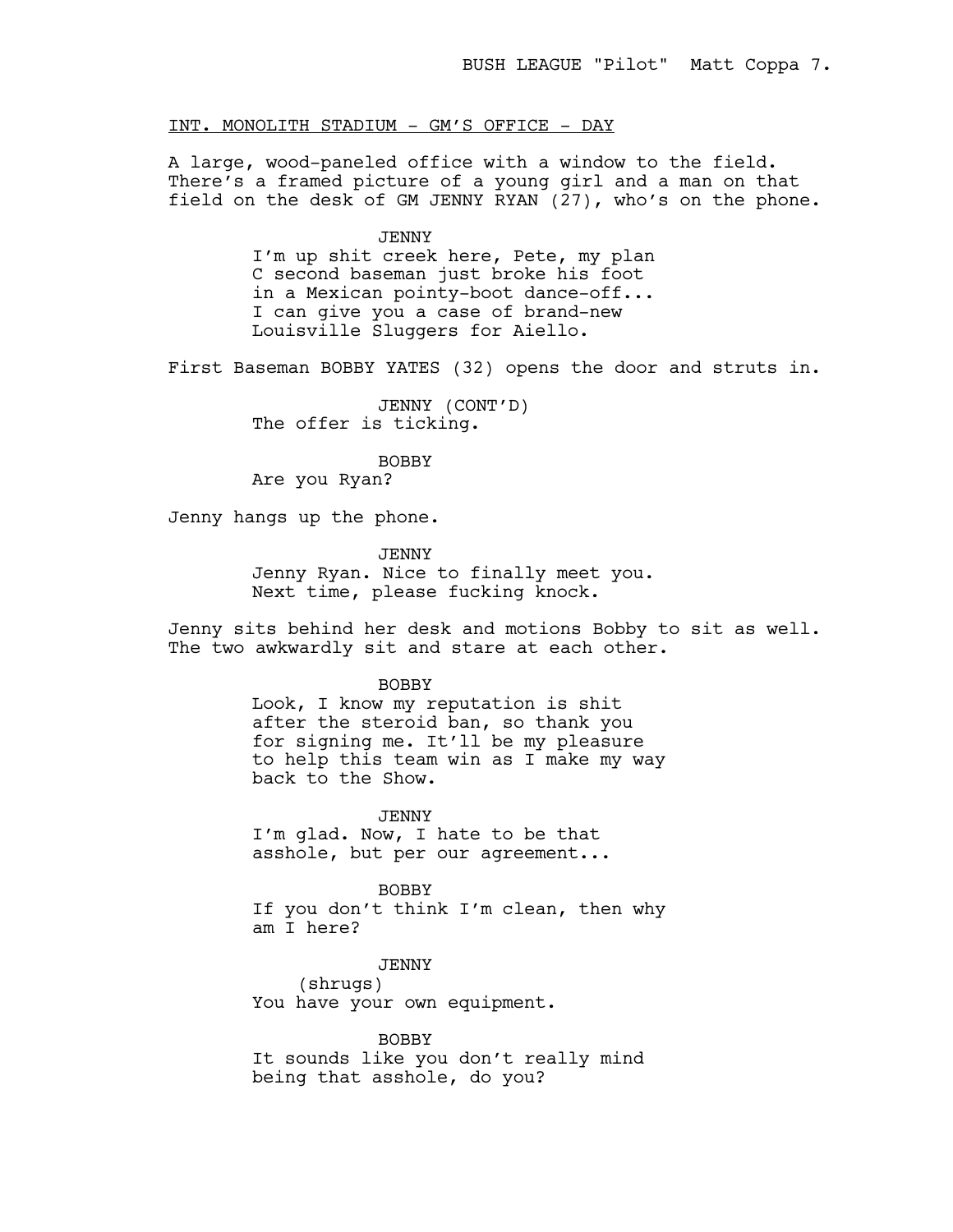JENNY You're the one who cheated *my* game.

BOBBY Is this a softball league? Are we playing beach volleyball perhaps?

Jenny sits up and gets in Bobby's face.

JENNY The only softballs around here are the shriveled pair between your legs.

Bobby smirks. The telephone rings and Jenny picks it up.

JENNY (CONT'D) Hello... Who? (beat) Because if I ever see him again I'll rip his head off!

BOBBY I didn't realize you were married.

EXT. HOLLYWOOD HILLS PARTY HOUSE DRIVEWAY - DAY

Sam and Vinny are packing up a U-Haul.

SAM You sure you're up for this, Vin? You're not really the country type.

VINNY

I'm hoping it will inspire me — my art has sucked balls lately. You're the one I'm worried about. Stay here and you'll never have to worry about money. Fail there and you've got nothing. Your dad already rented the house to those Persians.

The two look over to see a gold-painted moving van with workmen moving large, gaudy chandeliers, couches and artwork.

> SAM It's good for us, like taking away the net under a tightrope.

VINNY I think it's a cable — and they have, like, magnetic shoes. At least that's what my uncle Vito says.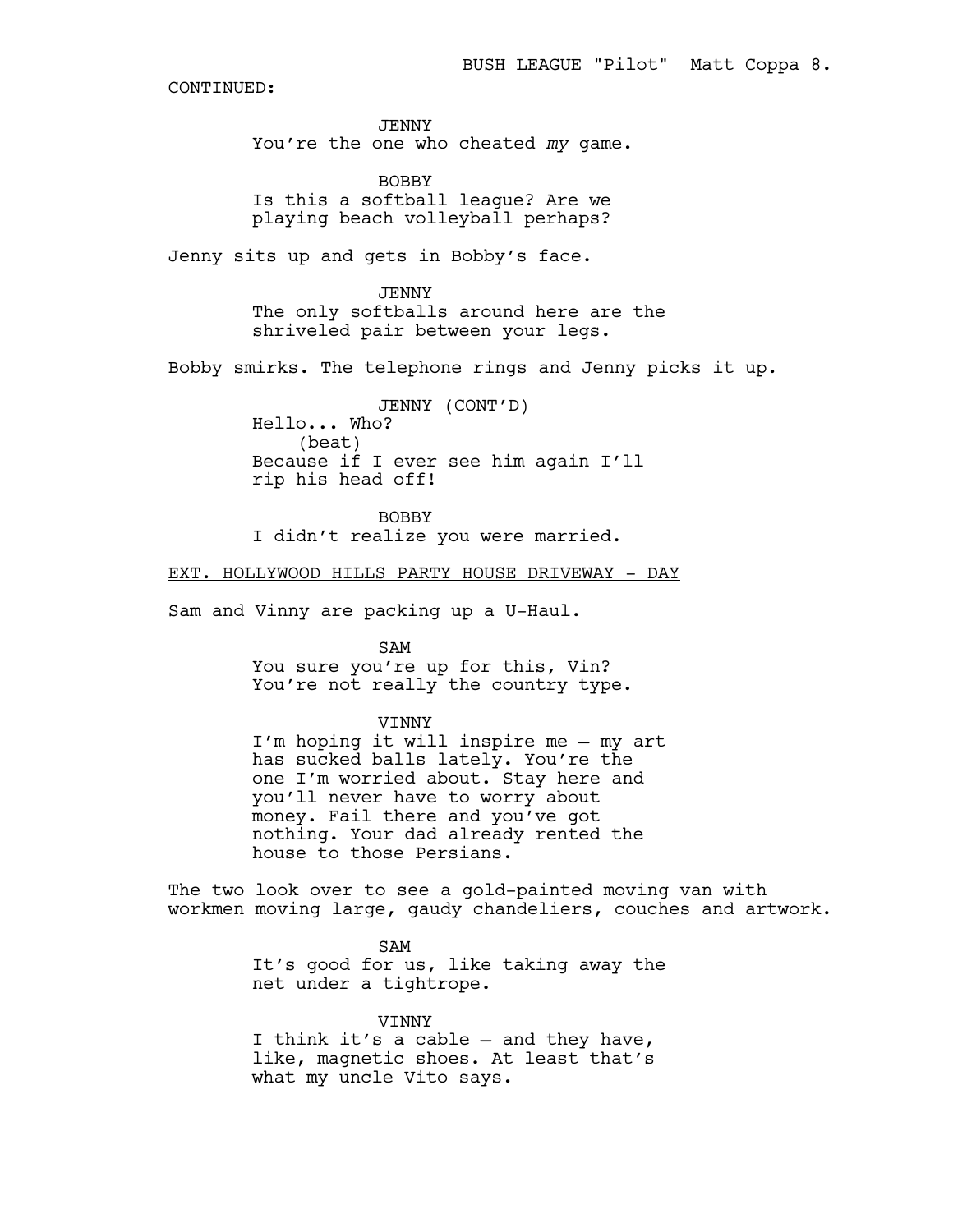EST. SHOTS OF SAM'S RANGE ROVER DRIVING CROSS-COUNTRY

# INT. SAM'S CAR - MORNING

Sam's driving while he and Vinny bop to a Southern rock song.

# VINNY So is the team Double-A? Triple?

#### SAM

We haven't been affiliated with a pro team in years, bro. The Coonhounds are in the independent Peco League.

# VINNY

Isn't the whole point of the minors to prepare players for the pros?

## SAM

Sure, and it does. I think there were 25 guys in the majors last season from an independent league team.

# VINNY

25 out of over what, a thousand?

#### SAM

They're, like, mostly veterans who wore out their welcome or just guys who haven't caught on. They're underdogs, they play for a dream. It's local. Old school. No money or Sabermetrics or TV. Fucking pure-man.

**VINNY** Pure, like a baseball diamond!

## INT. CAR - MONOLITH STADIUM PARKING LOT - NOON

Vinny is sleeping as Sam stops the car and nudges Vinny, who wakes up with a start. Vinny looks around, confused.

# **VINNY** Are we in Mexico?

Perspective changes to see an overgrown parking lot and facade of the once majestic Monolith Stadium. It's grimy, with peeling paint and a broken sign that says "Mono adium."

> SAM We're home. Our diamond in the rough!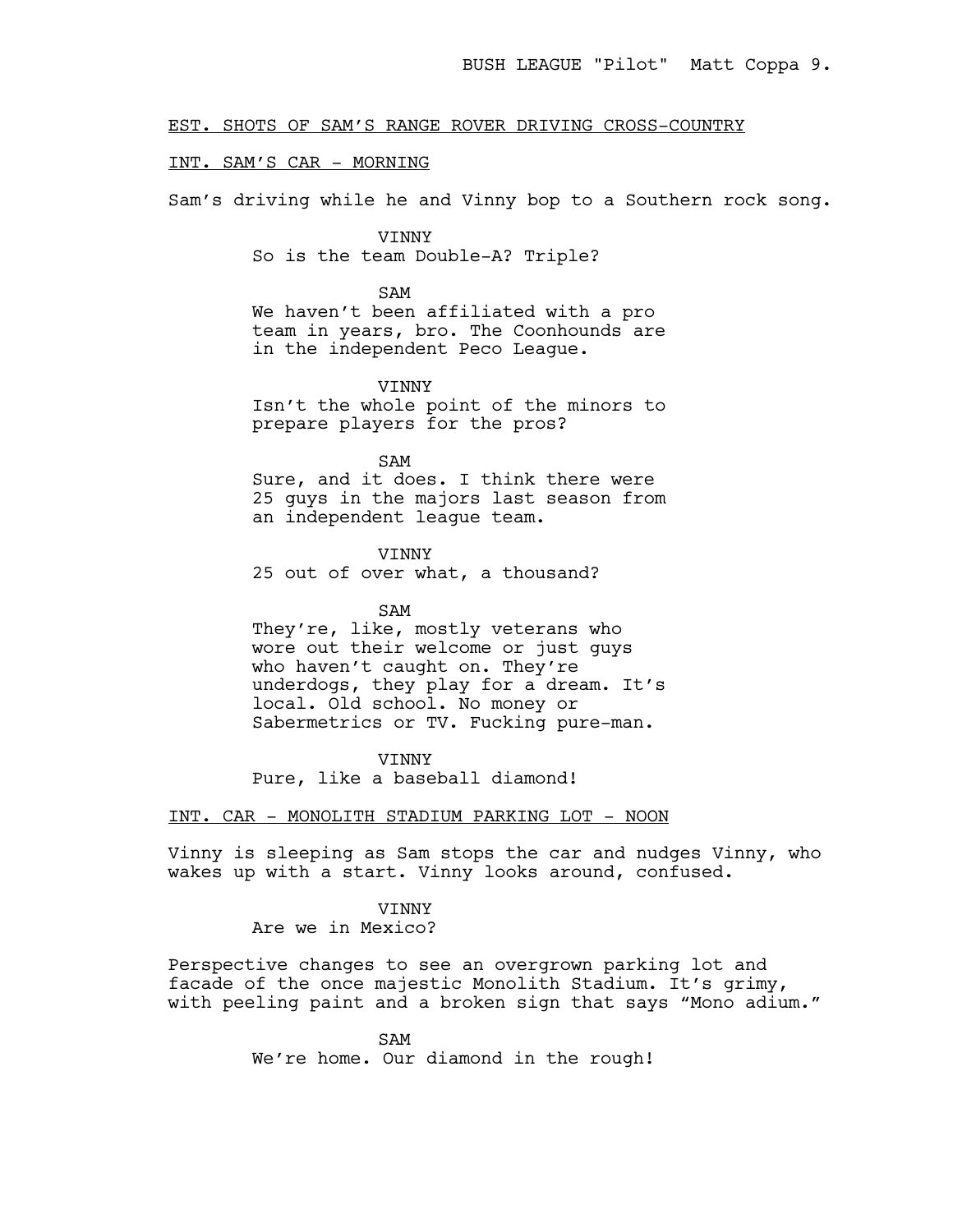#### VINNY

Or broken glass in a pile of shit.

Sam and Vinny get out of the car to look around. A white Cadillac Escalade quickly pulls up with the driver's side about 10 feet in front of them.

Driving is MAYOR RILEY C. SEYMOUR (58), sitting in the passenger seat is a busty blonde, CRYSTAL (21).

> RTLEY You must be our new guests from Los Angeles. I'm Mayor Riley C. Seymour, and this here is Tonya. Howdy, boys.

> > CRYSTAL

It's Crystal.

# RILEY

Baby, what's the difference, it ain't like neither is your Christian name. (back to the guys) Who's Joe Wright's grandson?

SAM Nice to meet you sir, I'm Sam Wright.

Riley nods to Crystal who goes down on him. All we see from the car window is her head bobbing up and down on his crotch.

> RILEY Here in Monolith we have a very intimate relationship between government and bidness.

Sam and Vinny look at each other, bewildered.

RILEY (CONT'D) This sweet young thing needed a small loan, and now I'm collecting interest.

SAM Sounds like a mutually beneficial business plan?

RILEY That's exactly right. So you should know that while you may own the team and this here shitburg of a stadium, you lease the land from me.

SAM Oh. Well, it seems to be working out.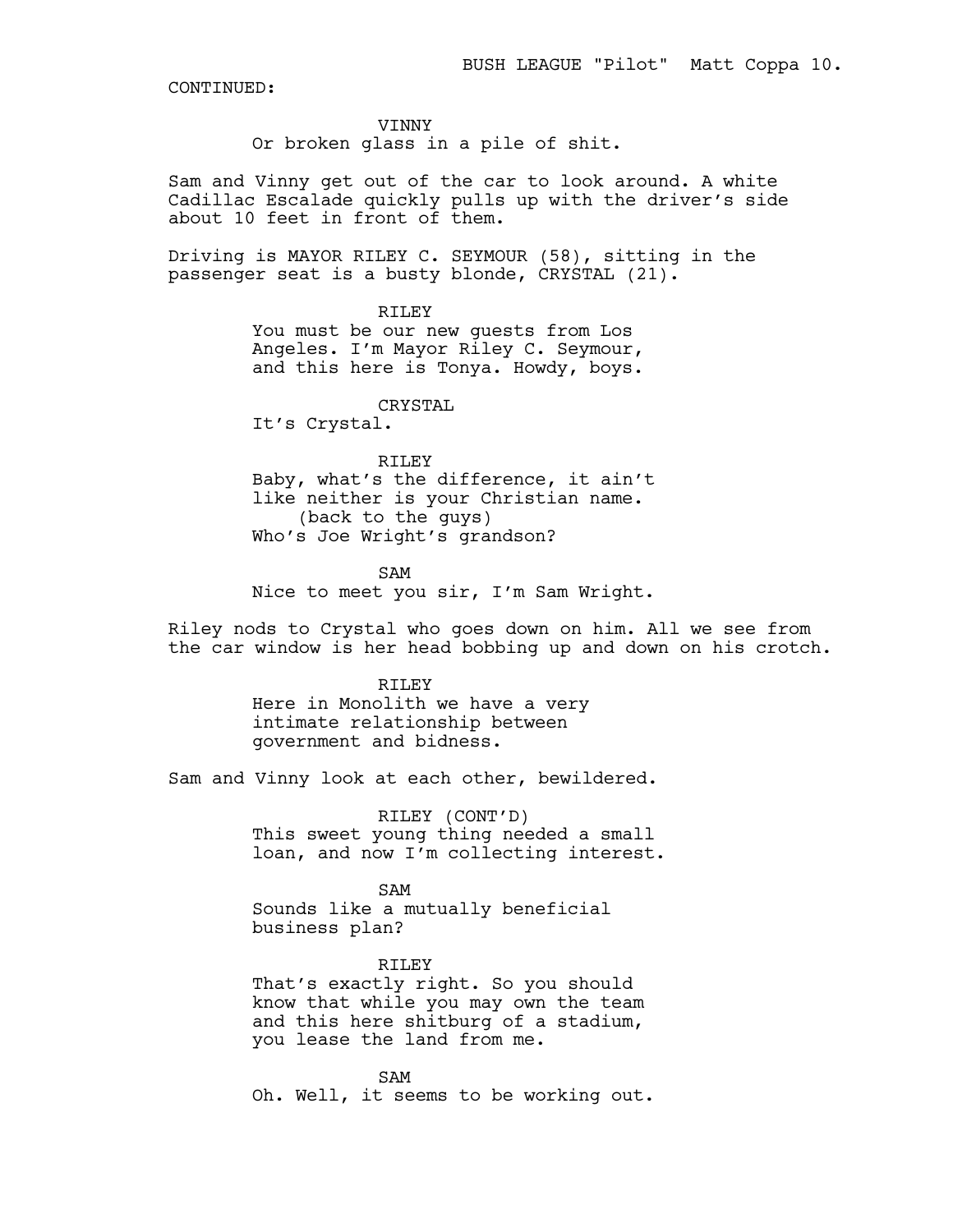CONTINUED: (2)

RILEY

It was. But at the end of this season, this whole here operation — team, building and all the rest of the accoutrements — is gonna be mine.

VINNY

(to Sam) This is some sort of Redneck-Yosemite-Sam-style-shakedown.

SAM I'm sure Joe paid his debts.

Riley's smile evaporates.

RTLEY He made some new ones.

Riley pulls out a manila envelope, dangles it out of the window and drops it to the ground.

> RILEY (CONT'D) He bet me that your Coonhounds are going to win the championship! Old fucker did have salt. Show this to Ryan, and you both can get clued in. (motions to Crystal's head) As you can see, I don't like being jerked around.

Riley points to Vinny.

RILEY (CONT'D) You one of those I-talians?

VINNY

I...Am?

Riley shakes his head in disbelief.

# RILEY

Goddamn Obama!

Riley drives off, leaving the guys in the dust.

FADE OUT:

END ACT 1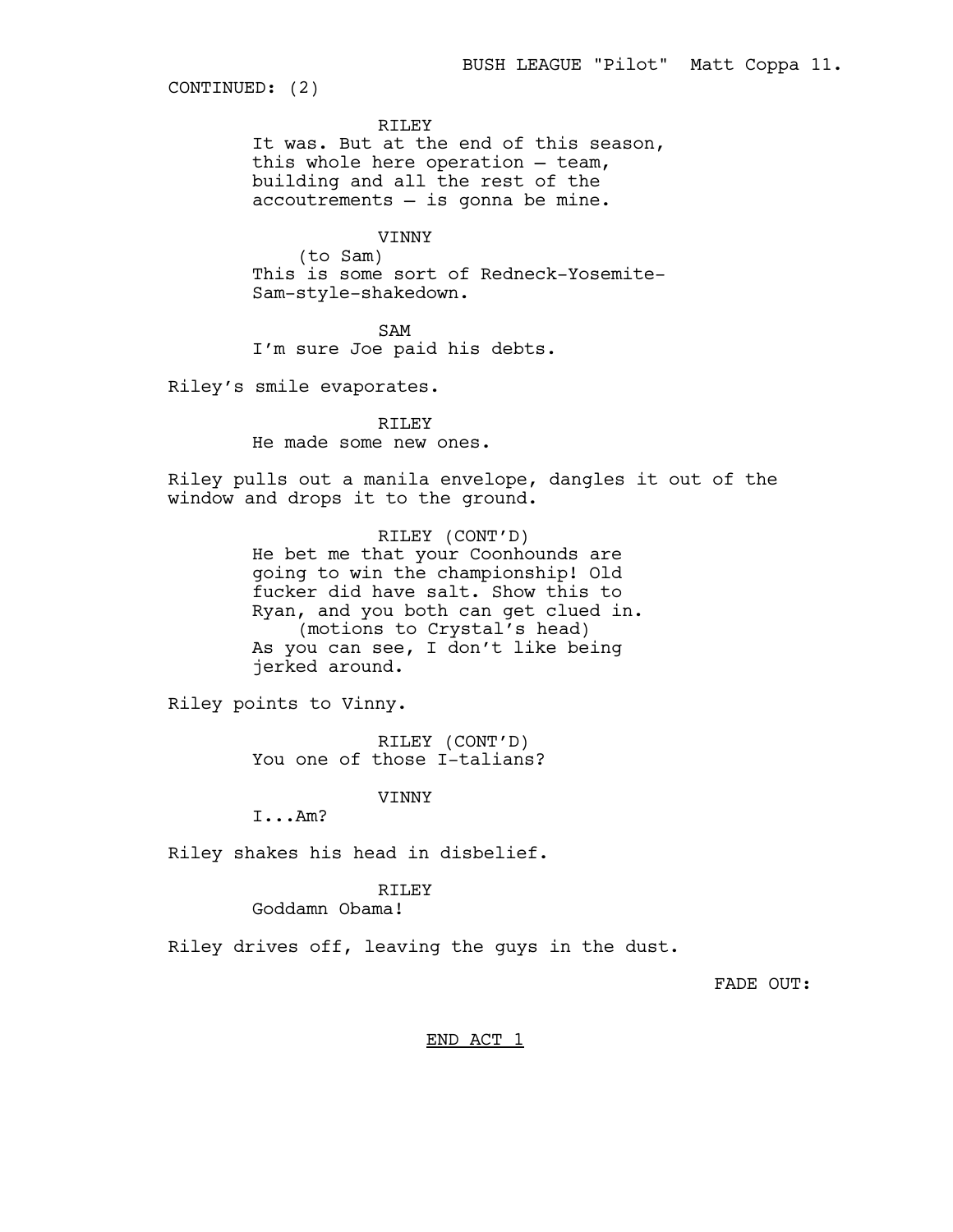# ACT 2

FADE IN:

## INT. MONOLITH STADIUM - GM'S OFFICE - DAY

Sam walks into the office, which is now brimming with boxes.

# SAM

Mr. Ryan?

Jenny walks in behind Sam, carrying a box.

# JENNY

He died three years ago.

Sam turns around to see Jenny. He looks at her a bit lost.

JENNY (CONT'D) Wow, reality TV does make people dumber.

Sam's face lights up.

SAM

Whoa! Jenny?

#### JENNY

Hello, Sam.

# SAM

It's great to see you! I... Wow, you look fantastic, how have you been?

JENNY I've been great Sam, believe it or not life went on just fine after you left.

SAM

What?

#### JENNY

Grandma was right. Let an asshole get under your bra in a cornfield, and you'll never see him again.

# SAM

Hey, chill. I was 14. I made the travel team back home and... You never let me get under your bra.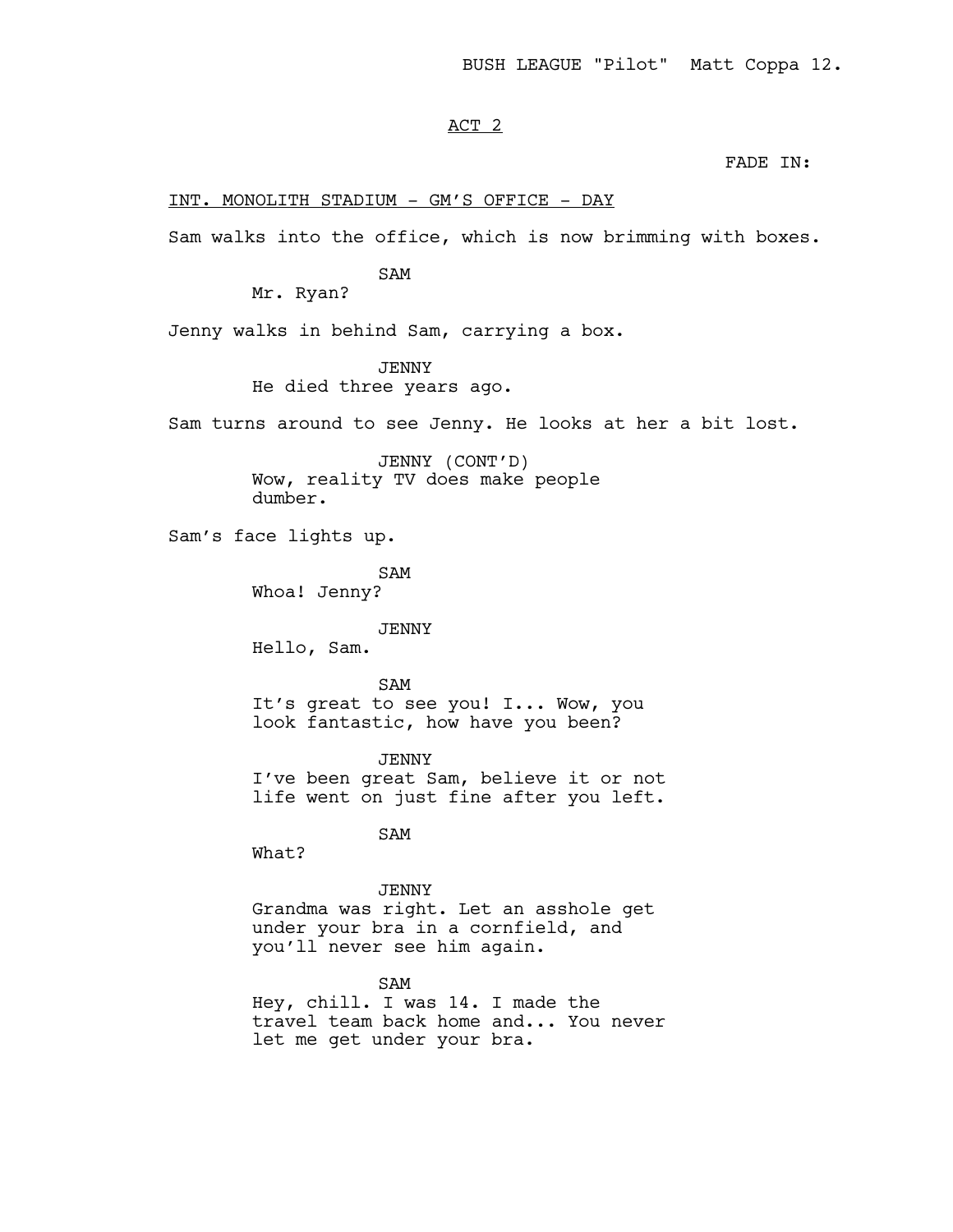JENNY

Well, that was 12 years ago. But as I said we got along fine until Dad died.

SAM Shit, I had no idea. I'm really sorry. He was a great guy.

JENNY

Yeah, well, he left me to run this shit show, and thanks to your absentee grandfather who barely ever showed up... Crap. Sorry about Joe.

Jenny and Sam share a moment.

SAM

So it looks like you've been doing a, uhm, sweet job here.

## **JENNY**

The stadium is falling apart and the team hasn't had a winning season in years. But you'll see how easy it is to compete against teams with triple our payroll once I'm gone.

SAM You're going?

JENNY

When I heard you were coming I cashed in a few favors and got a GM spot in Myrtle Beach. I wasn't about to get kicked aside so a reality star....

SAM I knew it. You're a fan!

JENNY Do you also know you can buy your girlfriend's panties at 7/11?

SAM They're not actually *her* panties, they just have, like, her face on them.

Manager WALT STOCKMAN (48) strides into the office and looks Sam up and down.

> SAM (CONT'D) Walt Stockman!?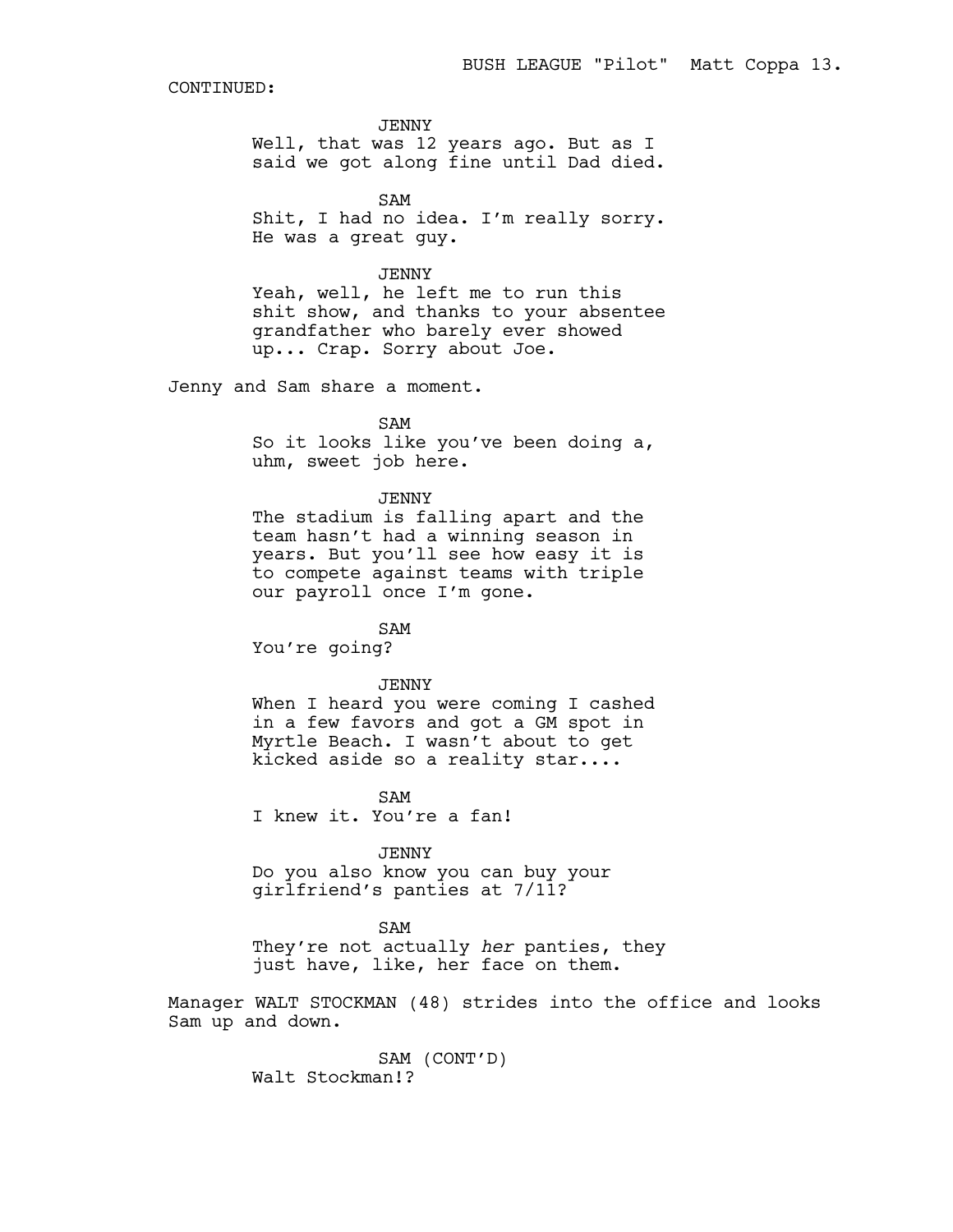Sam enthusiastically shakes Walt's hand: he's taken aback. SAM (CONT'D) When you decked Sosa in the '96 playoffs, dude... that was epic! WALT It was stupid. (to Jenny) Why is all your crap packed up? JENNY I'm gonna try my luck in the South Coast League. Walt gets in Sam's face and starts barking. WALT You spoiled West Coast bitch. Jenny's the only thing that has held this goddamn team together! JENNY Walt! WALT I should kick your ass until you shit botox! JENNY He didn't fire me. I'm quitting. Sam backs both of them off. SAM Hey, I don't need this shit, I just got insinuated into some perverse blowjob threat with a crazy cowboy. WALT AND JENNY Riley. CONTINUED: (2)

BUSH LEAGUE "Pilot" Matt Coppa 14.

SAM So just chill the fuck out!

A baseball SMASHES into the window of the office that overlooks the field, barely missing Sam's head.

They look out of the smashed window to see the twins, Pitcher JESUS and Catcher JAVIER ALVAREZ (22), looking up.

> JAVIER AND JESUS Sorry, brahs!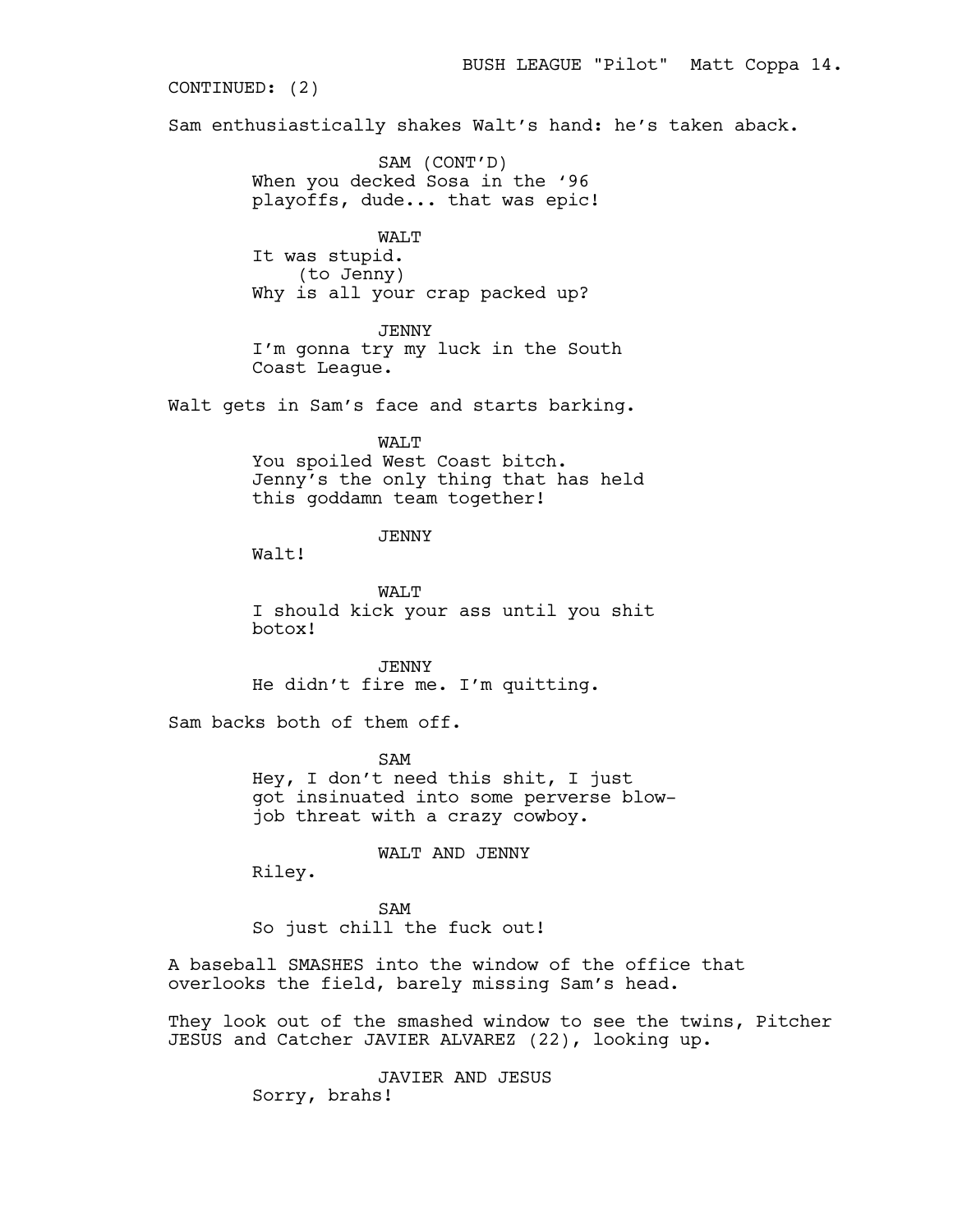INT. LOCKER ROOM - DAY

Vinny is checking out the empty, grimy locker room. In walks EMILY JENNINGS (23), wearing sexy short shorts.

# EMILY

# Can I help you?

Vinny's taken aback, instantly smitten.

VINNY Oh, I was just looking around.

EMTT<sub>.</sub>Y Are you one of them rookies?

**VINNY** Nah, I'm not a player. I mean, I'm not on the team or anything, but I do likes to play...

Vinny grimaces at his lame rap.

EMILY Then why are you here, sugar?

VINNY I'm here with my boy Sam. I mean, we're straight pals. He's the new owner. We just arrived from L.A.

Emily perks up.

EMILY

Well aren't you just the cutest thing.

VINNY I'm originally from Brooklyn, so...

EMILY

Welcome to Monolith. My name's Emily, but everyone just calls me M. It's my yummy sound. Like MMMM.

Emily seductively stares at Vinny, turning him into jelly.

VINNY Wow, that's very interesting. MMMM.

Bobby enters the locker room and walks up to the pair. A pleasantly surprised Emily now has eyes only for Bobby.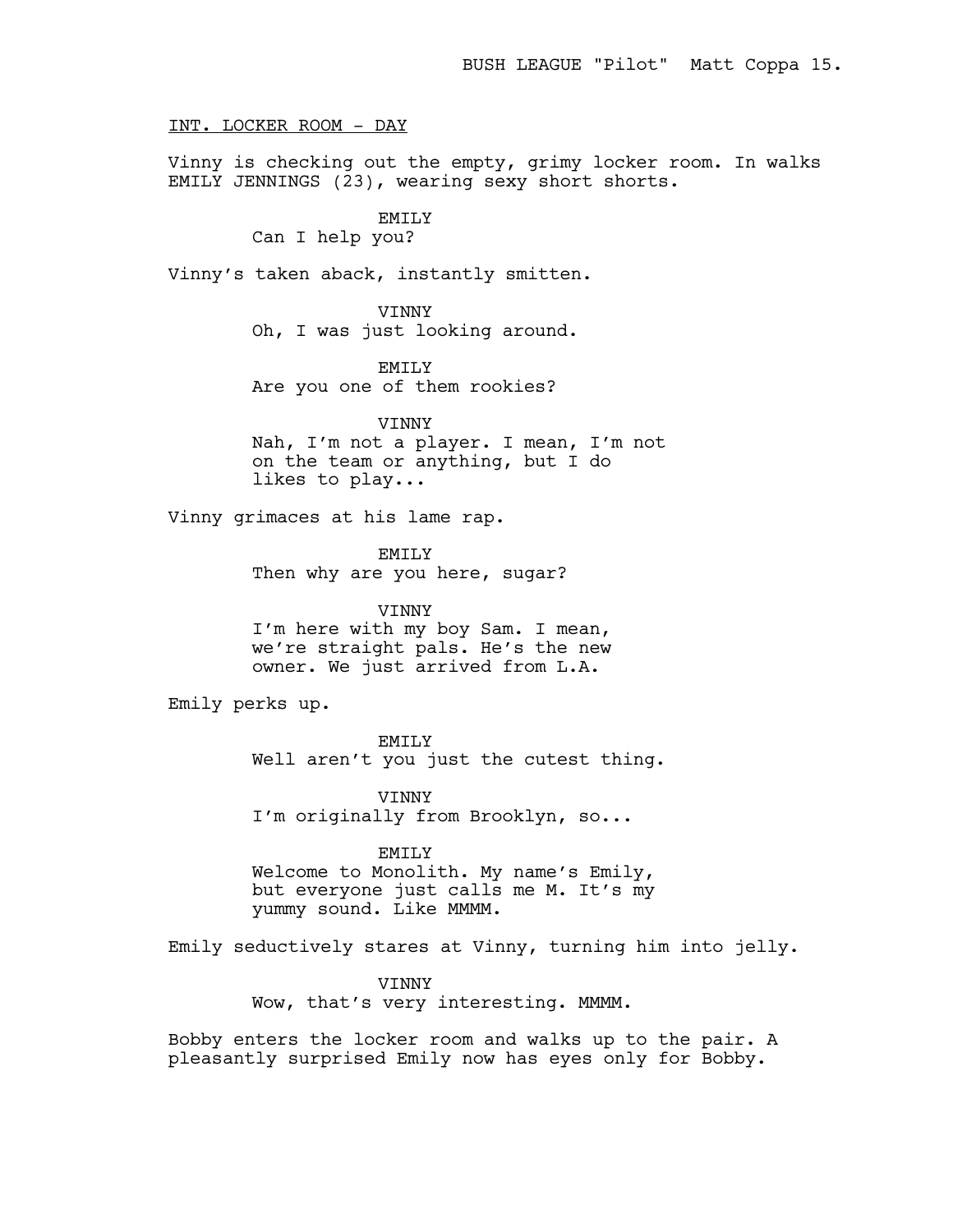EMILY OMG! Bobby Yates, right here in our little old locker room?

BOBBY And who might you be, beautiful?

EMILY Emily, but you can call me MMMMMMMMMM.

Vinny is now on the outside, looking in.

BOBBY

(to Vinny)

Go bring in my gear, would you, kid?

**VINNY** 

I don't think so. I'm with management.

Bobby breaks away from Emily's gaze and focuses on Vinny.

BOBBY You that new owner?

VINNY I'm his number two.

BOBBY

I can see that.

The guys exchange steely glances. A loud SQUEAL is heard on the loudspeaker.

> JENNY (O.S) M, if you're in the building I need you in my office, pronto. Thanks.

EMILY Duty calls. I'll see you boys later.

Emily sashays out, and both men gawk at her ass as she does. Bobby looks back at Vinny.

> BOBBY You don't have a chance in hell.

INT. MONOLITH STADIUM - GM'S OFFICE - LATER

Sam is looking at Jenny's computer with Walt. Jenny is off to the side, reading a legal document. Emily is taping a Coonhounds poster over the broken window.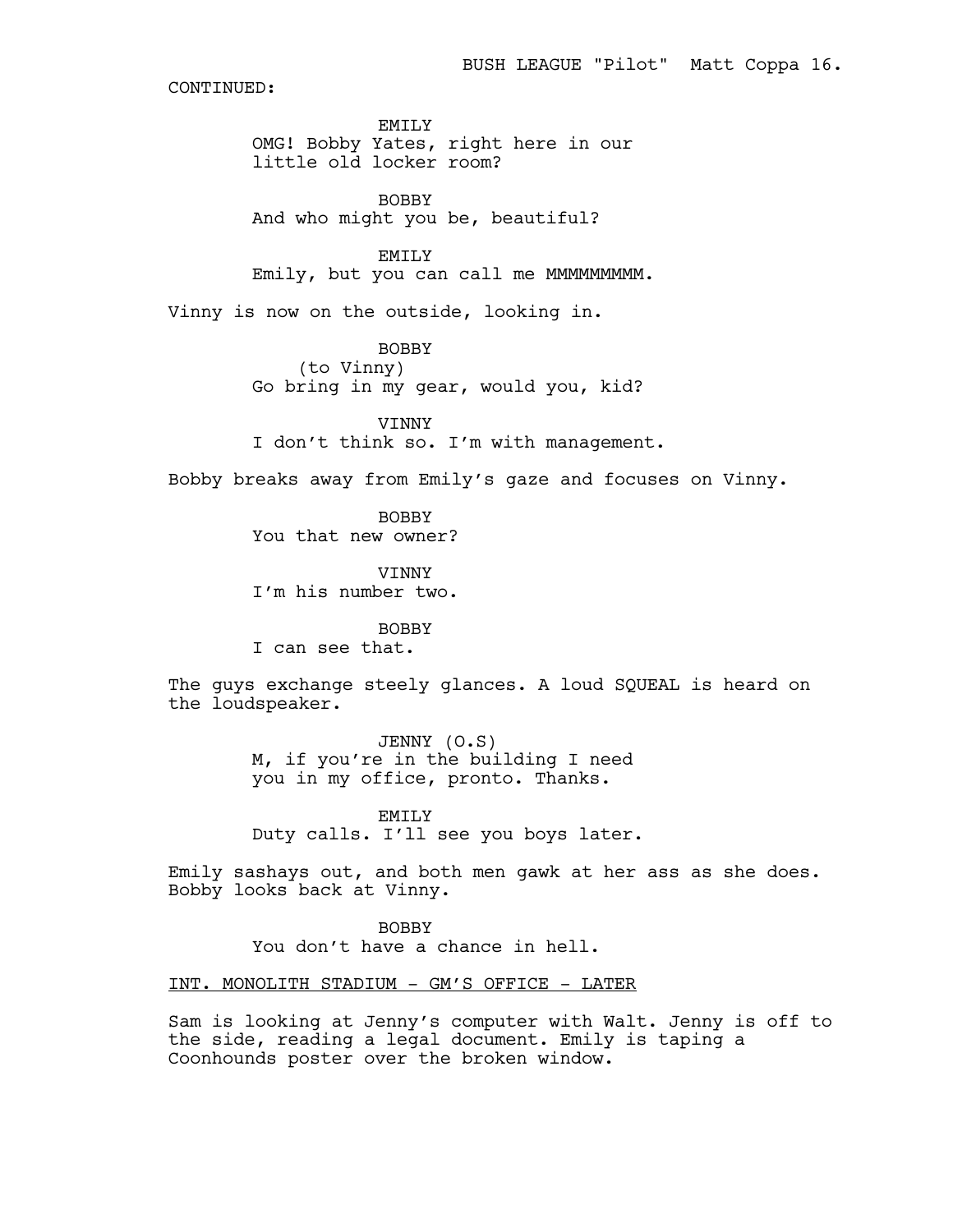SAM Wow, no one comes to games anymore.

WALT Video games. Camera Phones. Selfies. No one ever leaves their house.

Jenny approaches the pair.

JENNY

So this says if you win this year's Peco League title, you get the land. Failing that, Riley gets the team and stadium. Joe signed it last month.

SAM Why would he make such a stupid deal?

JENNY

Riley's basically extorted him for years; maybe he had enough. Speaking of having enough, best of luck. You're gonna need it.

Jenny starts walking out but Sam stops her at the door. They loudly whisper to each other so no one else can hear.

> SAM I don't know what the fuck I'm doing.

JENNY Why should I give a shit?

SAM C'mon, you're my oldest friend.

JENNY Is that what we were? You broke my heart you stupid prick.

SAM

I'm sorry!

JENNY

Too late.

Jenny turns for the door and Sam stops her again.

SAM

OK, don't do it for me — do it for your dad and Joe and all the fucking work you did for this team. Do you really want to see it all go to Riley?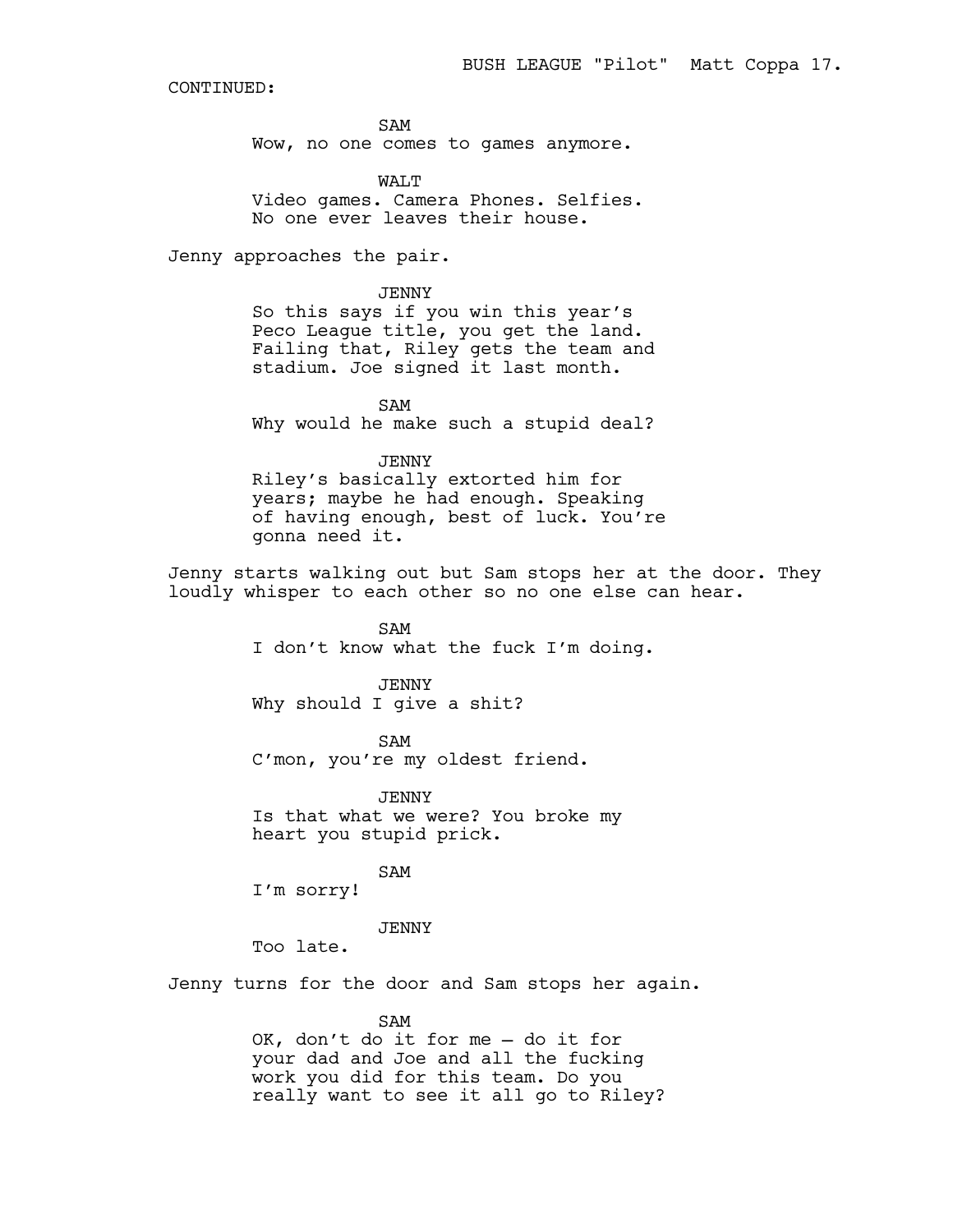CONTINUED: (2)

Jenny ponders this for a beat.

JENNY My new job starts in three weeks. I'll stay until then. Not for you, but for the team and the town. Then I'm gone.

Sam takes in this counteroffer.

SAM OK. Thank you.

The pair rejoin the group, who barely noticed they were gone.

WALT Wasn't this what happened in *Brewster's Millions*? Or was it *Major League*?

SAM I think it's more of a *Natural*-ing type of situation.

WALT Didn't Joe know he was dying?

Sam begins pacing.

SAM Yeah. So why bother giving me the team if he knew I had no chance to keep it?

WALT

Woe is me, my grandpa gave me a semiprofessional baseball team! How can I afford to get my asshole bleached on Rodeo Drive?

SAM That was a false Internet rumor!

JENNY Maybe the crazy fucker thought we could win.

Sam stops pacing and composes himself.

SAM Do we have a chance?

Walt and Jenny look at each other.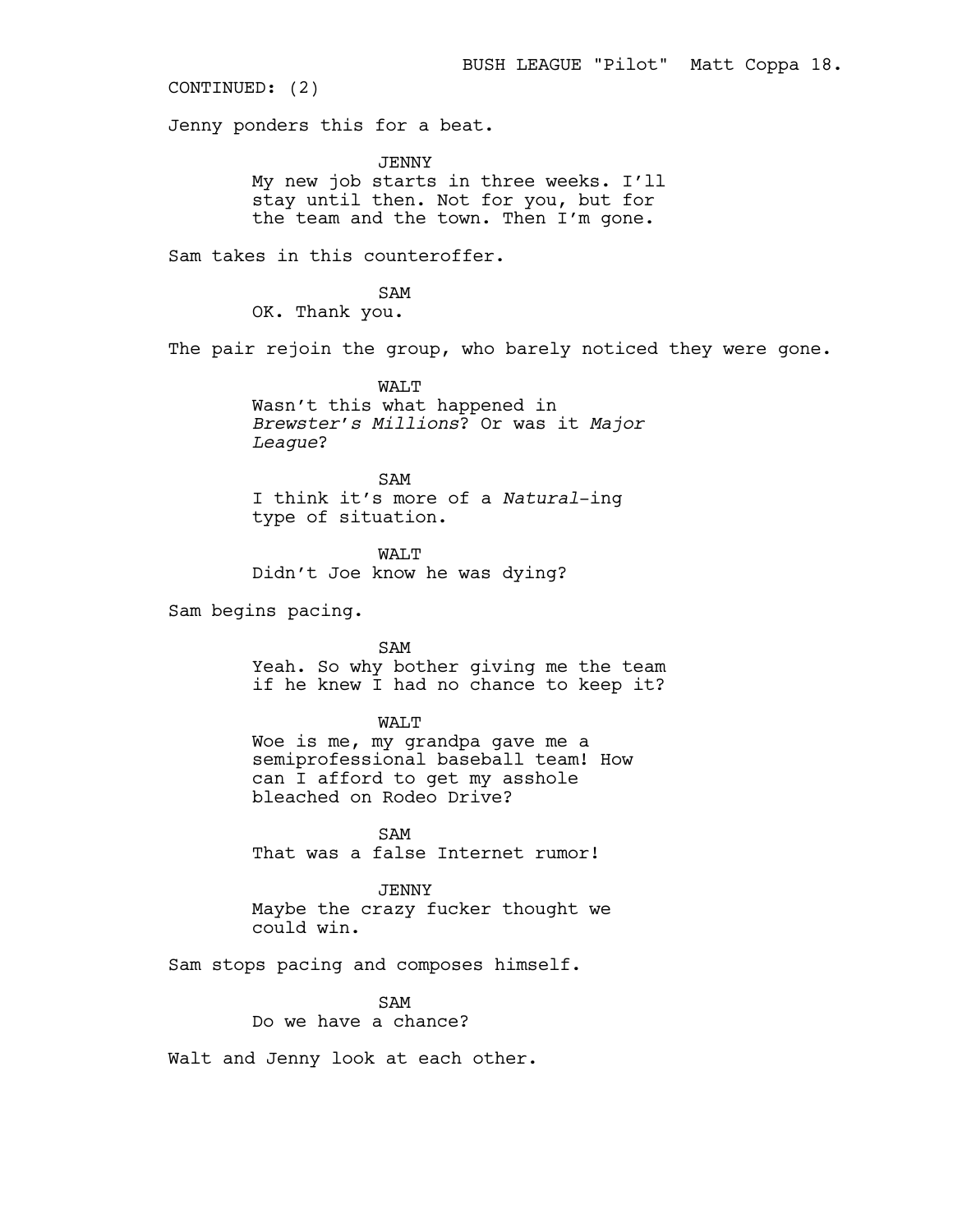# EXT. MONOLITH STADIUM - FIELD - DAY

Sam and Jenny are behind the home plate batting fence, watching the team field grounders and take batting practice.

#### JENNY

That's our best player, Matt Johnson.

Fielding grounders at third base is MATT JOHNSON (25) tall, blond crew cut, powerful and covered in tattoos.

# SAM

Wasn't he a top pick a few years ago?

## JENNY

After he developed a taste for crystal meth and robbed a minivan full of nuns he got cut by the Cubs. He put up good numbers last season, but no scouts trust he'll stay sober.

SAM What about the gnarly dude at short?

Sam points over to RONNIE DAVIS (34) a scrappy-looking white guy with a mustache.

#### JENNY

That's Ronnie Davis. He's been in the minors for 16 years. Spent five with the Phillies' triple A squad but never even got a September call-up.

#### SAM

Guess he doesn't realize it's over.

#### JENNY

Tell him that, and he'll break your jaw. He's got great instincts, bat, hustles... but sort of hates everyone.

Javier hits a ball that sails over Ronnie's head.

# RONNIE

Hit to where I can actually field-em or go the fuck back to Mexico!

# JENNY

He's also slightly very racist. The kid hitting to him is the one who almost nailed you in my office, our *Dominican* catcher Javier Alvarez.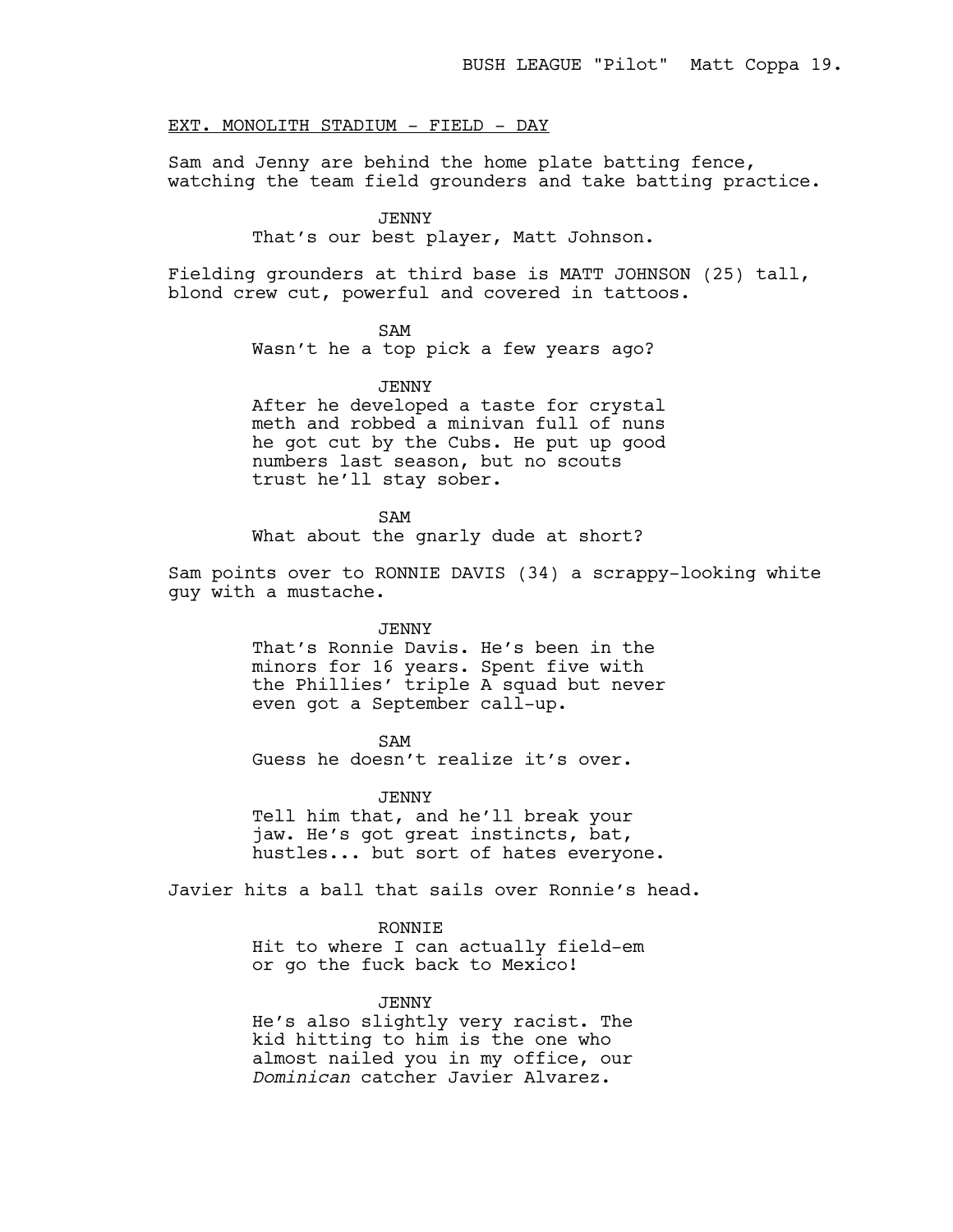Javier tosses a ball in the air and hits it to Ronnie.

SAM A little scrawny for a catcher.

JENNY I picked him up to get his twin brother, Jesus.

Their attention goes to Jesus throwing in the bullpen.

JENNY (CONT'D) He's raw but electric. The Mets almost signed him, but he insisted his brother come along. They balked — leaving the boys with nowhere to play. On the plus side, they learned English from watching the Kardashians, so they talk like fucking idiots.

JAVIER (yelling to Ronnie) That play was, like, totes awesome!

Ronnie throws to Bobby at first base.

SAM Holy shit, is that Bobby Yates?

# JENNY

The man, the myth, the steroid freak. He's eligible to play now that his ban's over, but no MLB affiliate will touch him. So... what do you think?

Walt walks over to Sam and Jenny.

SAM They're a collection of over-the-hill, moderately talented drug addicts.

WALT Welcome to the Peco League.

#### SAM

We seem to be a little light on infielders. Who's playing second base?

#### JENNY

We've had some problems with personnel at that position thus far.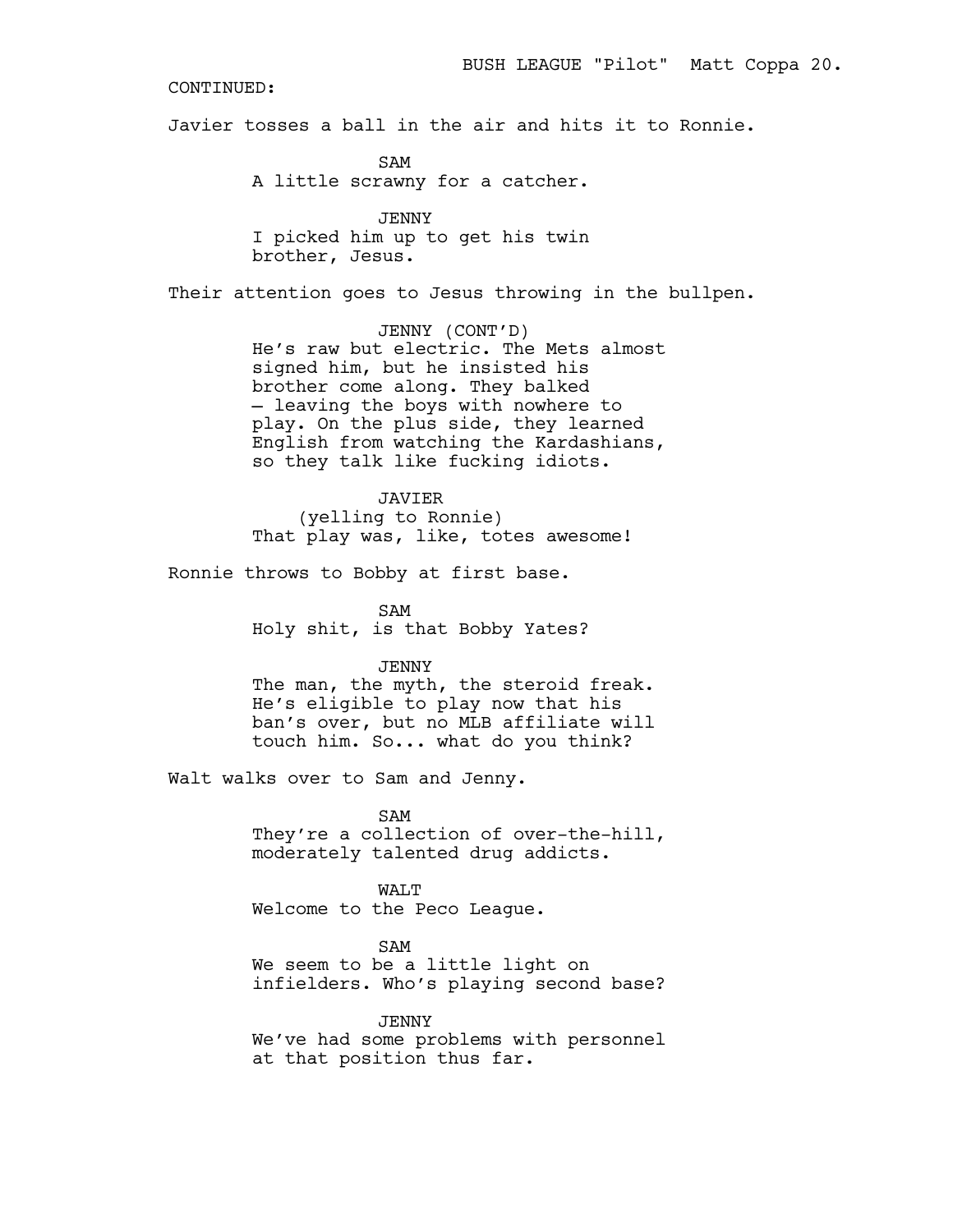CONTINUED: (2)

SAM

We can't convert an outfielder?

Jenny, clearly annoyed, picks up an infielder's glove on the ground and tosses it to him.

> JENNY Weren't you a second baseman in college, hotshot?

SAM Before I tore my ACL I was Second Team All-American.

JENNY Great. Show us what you got.

SAM Yeah, right. I haven't picked up a glove in four years.

JENNY Is the big-city baseball star chicken?

Jenny stares at Sam. A grinning Sam grabs the glove and jogs over to second base. Walt takes the bat from Javier.

> SAM Be gentle. (to himself) All right, jerkoff — give it to me.

Walt hits a grounder to Sam that he boots. Everyone snickers.

SAM (CONT'D) My bad. Keep 'em coming.

Walt shakes his head and hits a sharper grounder. This time Sam fields it cleanly and smoothly throws to first.

Walt hits a succession of increasingly more difficult grounders to the left and right of Sam. He fields them all.

> JENNY OK, that's enough. Get in the cage.

Sam grabs a bat and walks to home plate. Jesus comes jogging from the sideline to the mound.

> WALT Fastballs, Valley girl.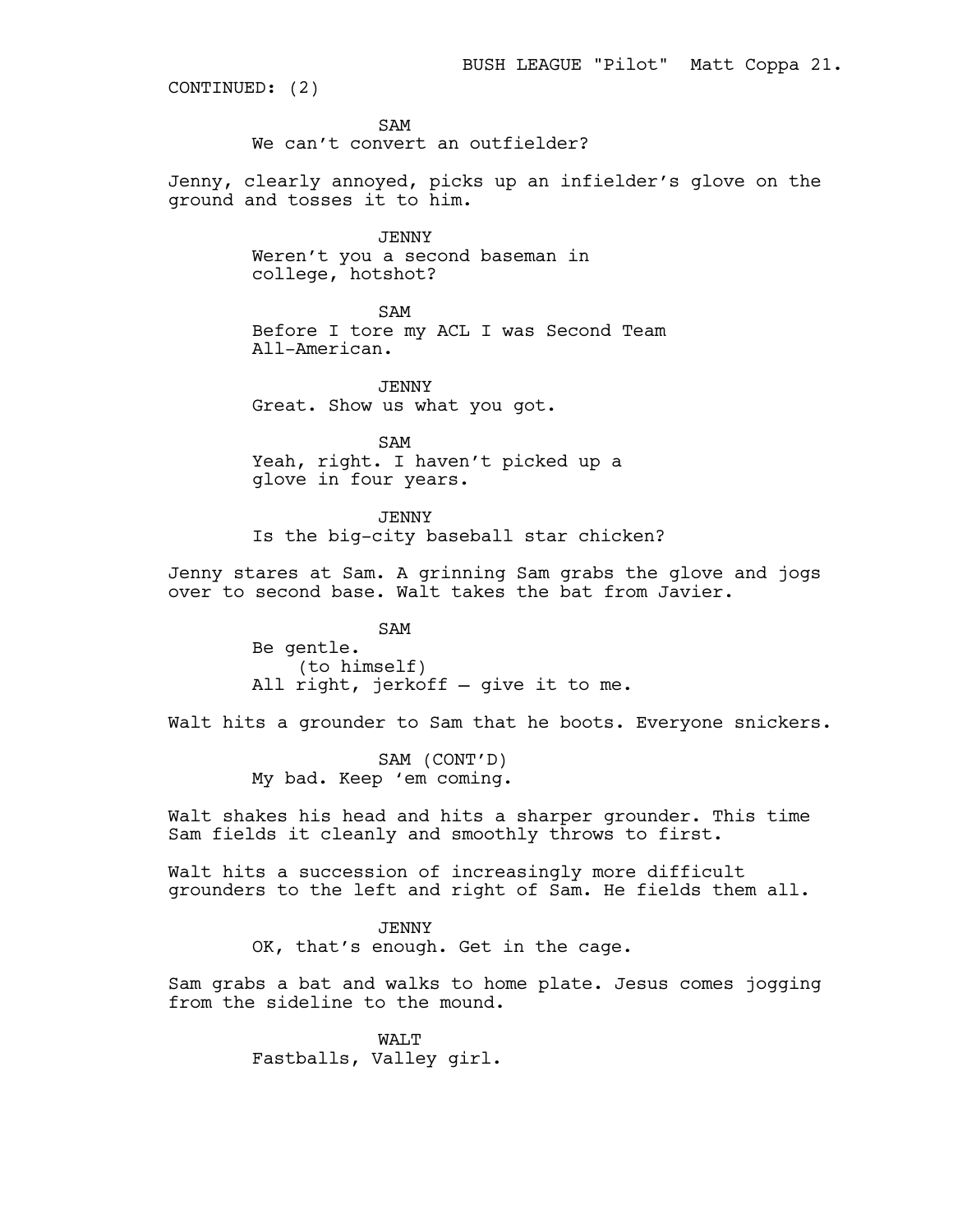CONTINUED: (3)

JESUS

LOL boss!

Sam takes a few practice swings before easing into the batter's box. It's been awhile, but it feels like home.

Jesus kicks and fires and Sam cracks a line drive to the gap. Jesus tosses a few more, with similar results.

> WALT Let's try some breaking balls.

Jesus kicks and throws a curve that Sam crushes to left field. Walt and Jenny share a look.

> WALT (CONT'D) He ain't half bad.

Jenny walks to the mound and says something to Jesus, then jogs back to Walt.

> JENNY Let's see how bad he is, then. (loud to Jesus) Another curve.

Jesus throws a *fastball* that Sam's way late on and whiffs. Jesus then throws a *curve* that Sam misses poorly.

> JENNY (CONT'D) Looks like our boy's a Viking when he knows what pitch is coming.

WAT<sub>I</sub>T I can't believe I'm saying this, but give the kid a break.

Sam jogs over to the pair.

SAM Man I blew those last few, but overall I thought I made some nice contact. That was fun.

WALT Shut the fuck up, rookie. Welcome to the Coonhounds.

FADE OUT:

END ACT 2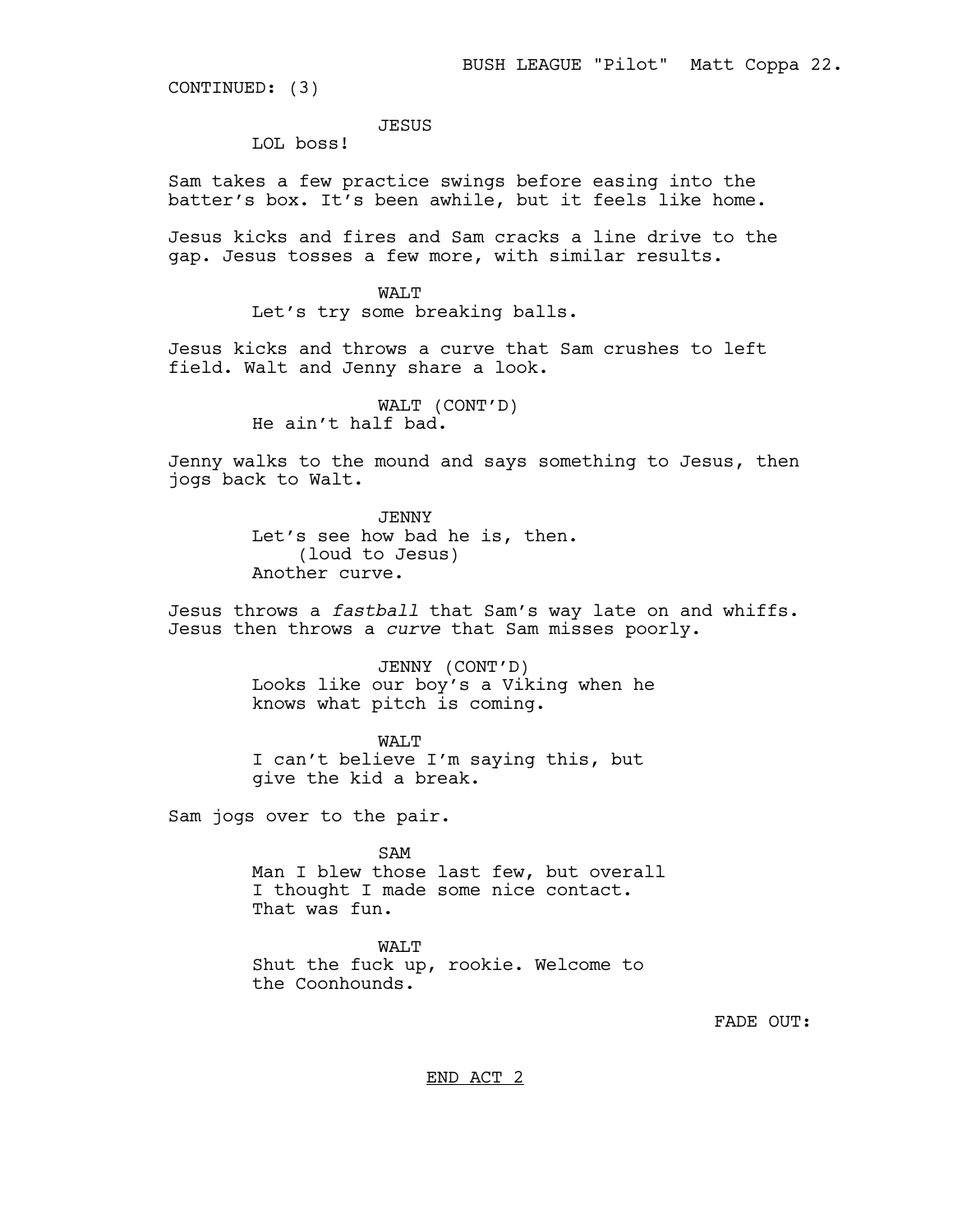# ACT 3

FADE IN:

INT. MONOLITH STADIUM - GM'S OFFICE - NIGHT

Walt, Jenny, Vinny and Emily are standing across from Sam.

SAM So now that you all know what we're dealing with, here's what we're gonna do. Vinny, here's a check for \$20,000. Emily we're going to need your truck.

Sam hands Vinny a check. Jenny's eyes light up.

EXT. HOME DEPOT - DAY

Emily and Vinny pull up to 8 day laborers, a mix of Mexican immigrants and white farmhands. They hop in Emily's pickup.

> SAM (V.O) I need you to use your artistic skills to make this place look, like, nicer than a cock fighting arena.

VINNY (V.O.) I might need a fucking bulldozer to make it aesthetically pleasing, but I'll see what I can do.

# EXT. MONOLITH STADIUM - DAY - MONTAGE

-The workers pick up trash from the parking lot.

-The workers paint the facade of the stadium.

-Vinny is on a ladder, fixing the broken sign.

-The group replace broken seats in the stands.

-Emily and Vinny repair the straw roof of a tiki bar in the stands behind home plate.

-In front of a cleaner stadium sits a mound of junk metal.

End montage.

## INT. MONOLITH STADIUM - GM'S OFFICE - NIGHT

We're back at the office at the same time before the montage. Vinny and Emily walk out, leaving Sam, Jenny and Walt.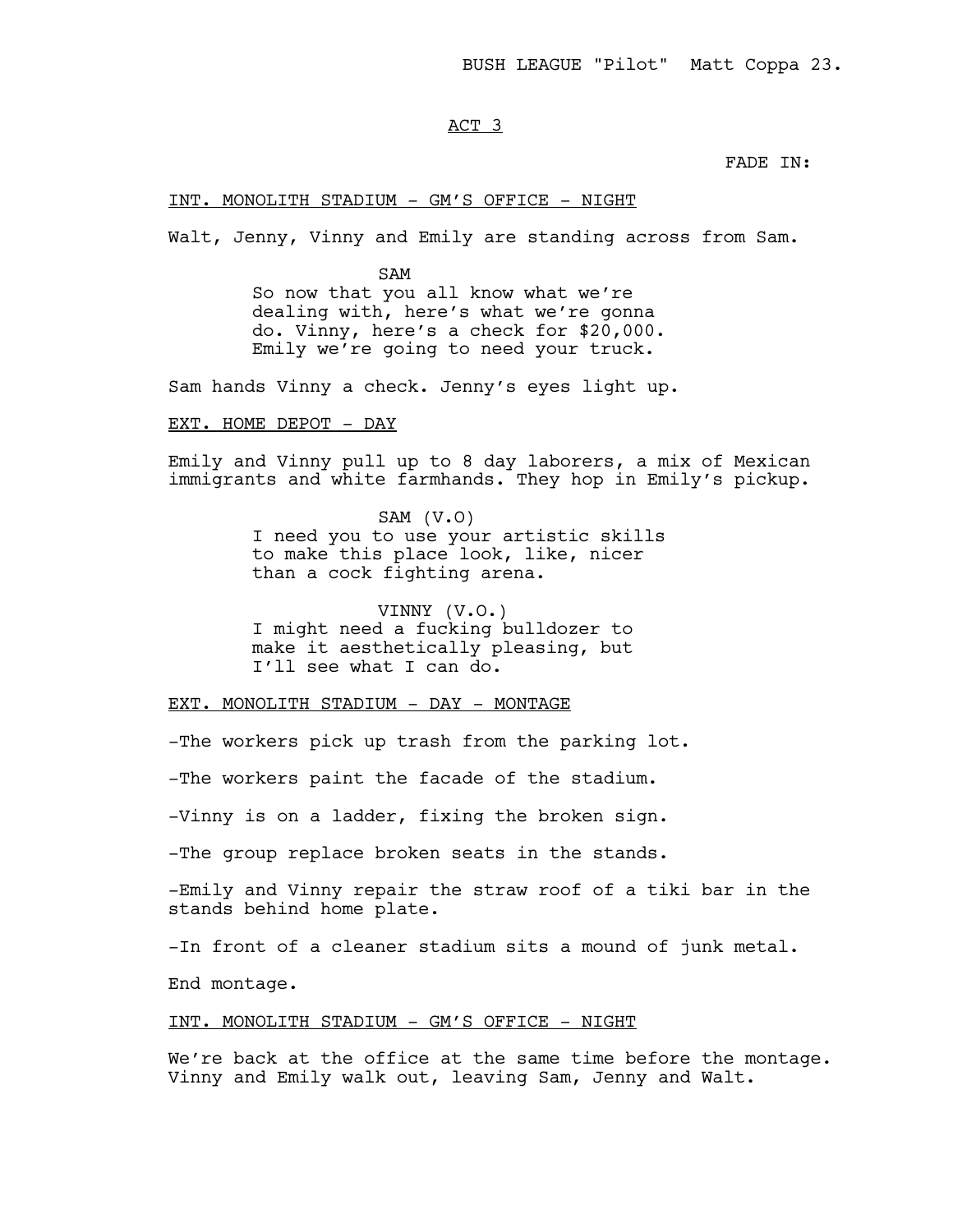JENNY Where did you get that cash?

SAM Joe left some money to give me a little help, but not much. What do you need personnel-wise?

Jenny and Walt look at each other.

WAT.T A center fielder who can leadoff. Someone with speed and a good eye.

JENNY There's this kid Barrow who plays for Hamlin. He'd be perfect but, it'll cost thirty grand to buy his contract.

The room goes quiet.

SAM OK, get him.

WALT I wish it were that easy to find an upgrade at second base.

SAM Well, I think I....

Walt ignores Sam and walks out, leaving him alone with Jenny.

JENNY You can't possibly think this is going to work, right?

SAM Isn't the cute, tomboyish sports chick supposed to be positive and quirky?

JENNY This isn't a romantic comedy. And you can't bullshit wins and losses.

Jenny turns to walk out.

SAM Maybe you should prove how capable *you* are and see how bitchy *I* can be.

Jenny stops and spins on her heels.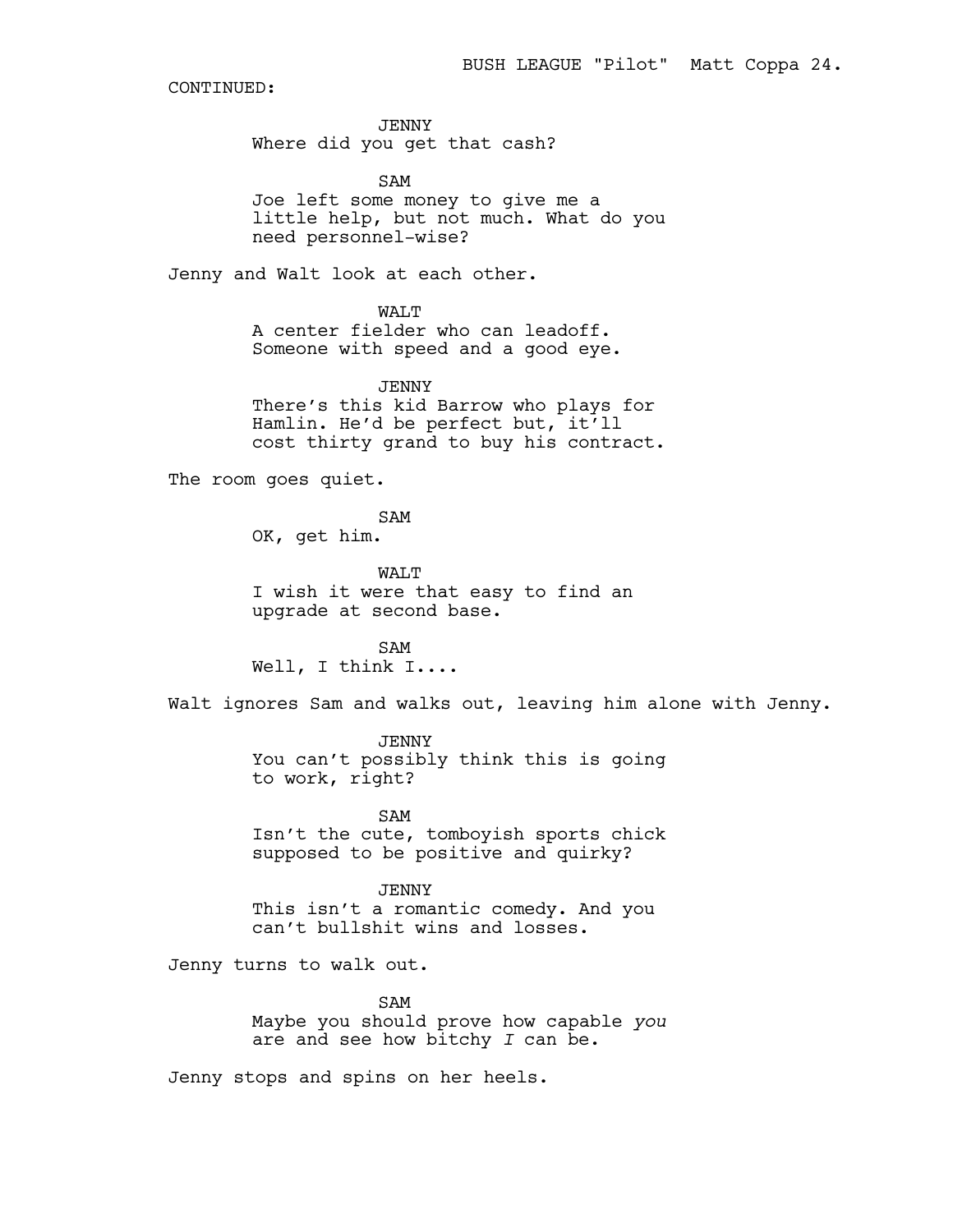CONTINUED: (2)

JENNY

I know how bitchy you can be. I saw you throw a shit fit when you didn't like the cheese on your French onion soup.

SAM For someone who hates reality TV so much, you sure as fuck did watch a lot of me on it.

Sam smugly walks out. After a beat he walks back in and over to two large pieces of Gucci luggage in the corner.

> SAM (CONT'D) I paid 24 dollars for that soup, I think I deserved my Gruyere crusty!

# INT. MONOLITH STADIUM BOWELS - NIGHT

Vinny and a couple of the workers are putting shovels and tools in a maintenance closet.

> VINNY Good work today, guys. Tomorrow, let's tackle the bleachers.

> > WORKERS

Sure thing boss.

The workers leave. Vinny is about to put a crowbar away when he hears an OH, OH, OH sound.

He follows the increasingly louder OH, OH, OH and walks around the corner to the locker room to see Bobby having sex with a naked Emily from behind. They see Vinny and stop.

BOBBY

Do you mind?

Vinny's about to say something but just leaves.

# EMILY

Shit.

## EXT. MONOLITH STADIUM PARKING LOT - CONTINUOUS

Vinny storms out of the stadium. He spots the pile of scrap metal and starts angrily banging it with the crowbar. After a beat he stops, looks at it and smiles. Then hits it again.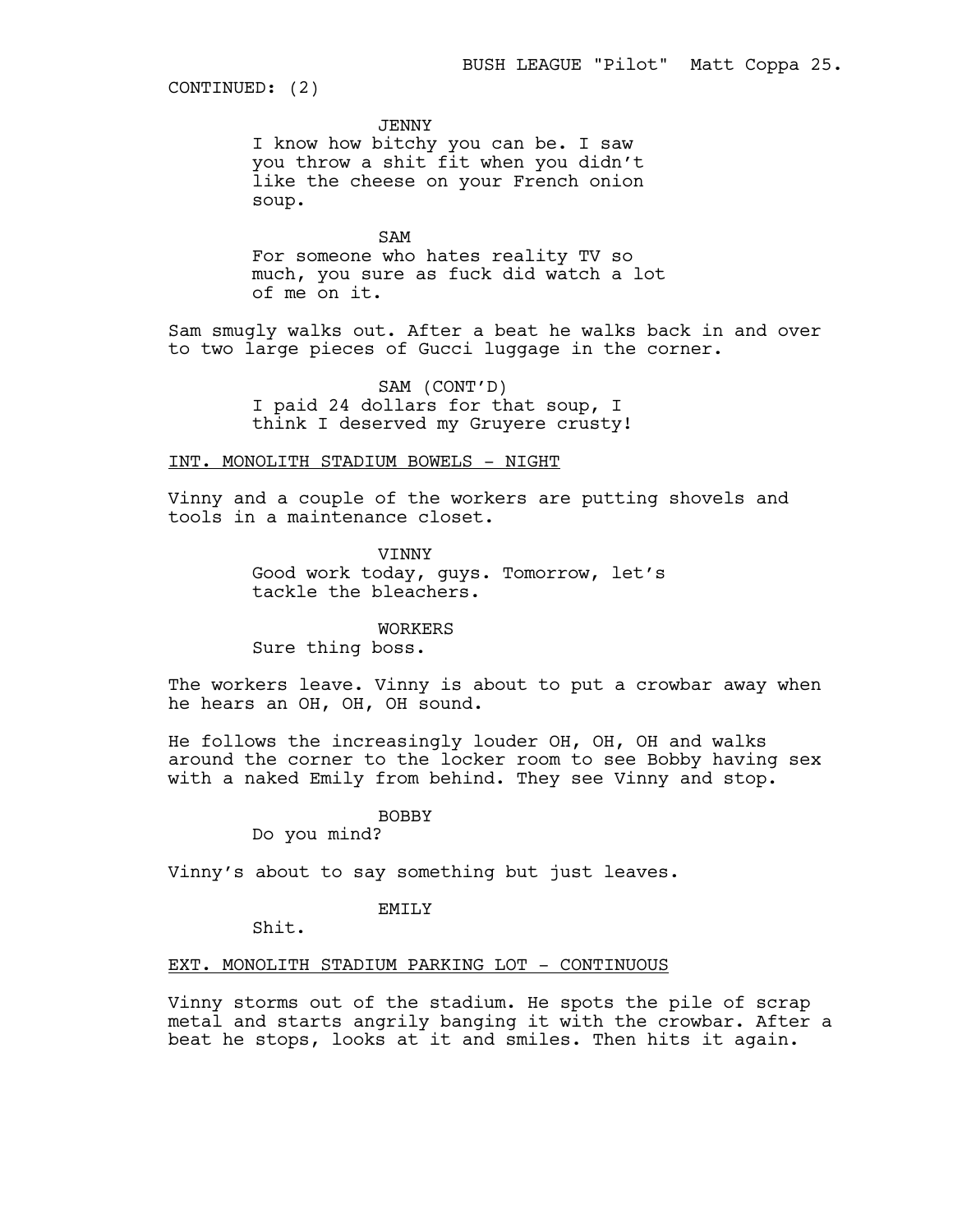# EXT. MONOLITH STADIUM - FIELD - NEXT MORNING

The team is on the field, stretching and chatting. Bobby is in the batting cage taking pitches from Walt.

#### BOBBY

Two on two out, bottom ninth. C'mon.

Walt tosses, and Bobby hits a weak pop-up. Walt tosses again, and Bobby hits a grounder. He walks out of the cage dejected.

#### WAT.T

A little rusty, huh?

#### BOBBY

It'll come.

# EXT. MONOLITH STADIUM - FIELD - CONTINUOUS

Sam is stretching in the outfield by himself, and he notices the other players giving him dirty looks. A ball zips past Sam's head. He sees Matt 15 feet away, wearing a smirk.

Ronnie abruptly walks up to Sam and gets in his face.

RONNIE So you're the new owner *and* second baseman, huh?

SAM Yeah, man, I played college ball...

#### RONNIE

Don't fuck up turning my double plays. I like my feeds chest-high and I don't want any Real Housewife from wherever the fuck you are from fucking up my chance of getting to the fucking Show!

Ronnie storms off. Bobby comes over.

#### BOBBY

Don't mind him. I played with that asshole in Albuquerque eight years ago. Nice to finally meet you.

Bobby and Sam shake hands, and Sam motions to the players.

SAM Are they always this charming?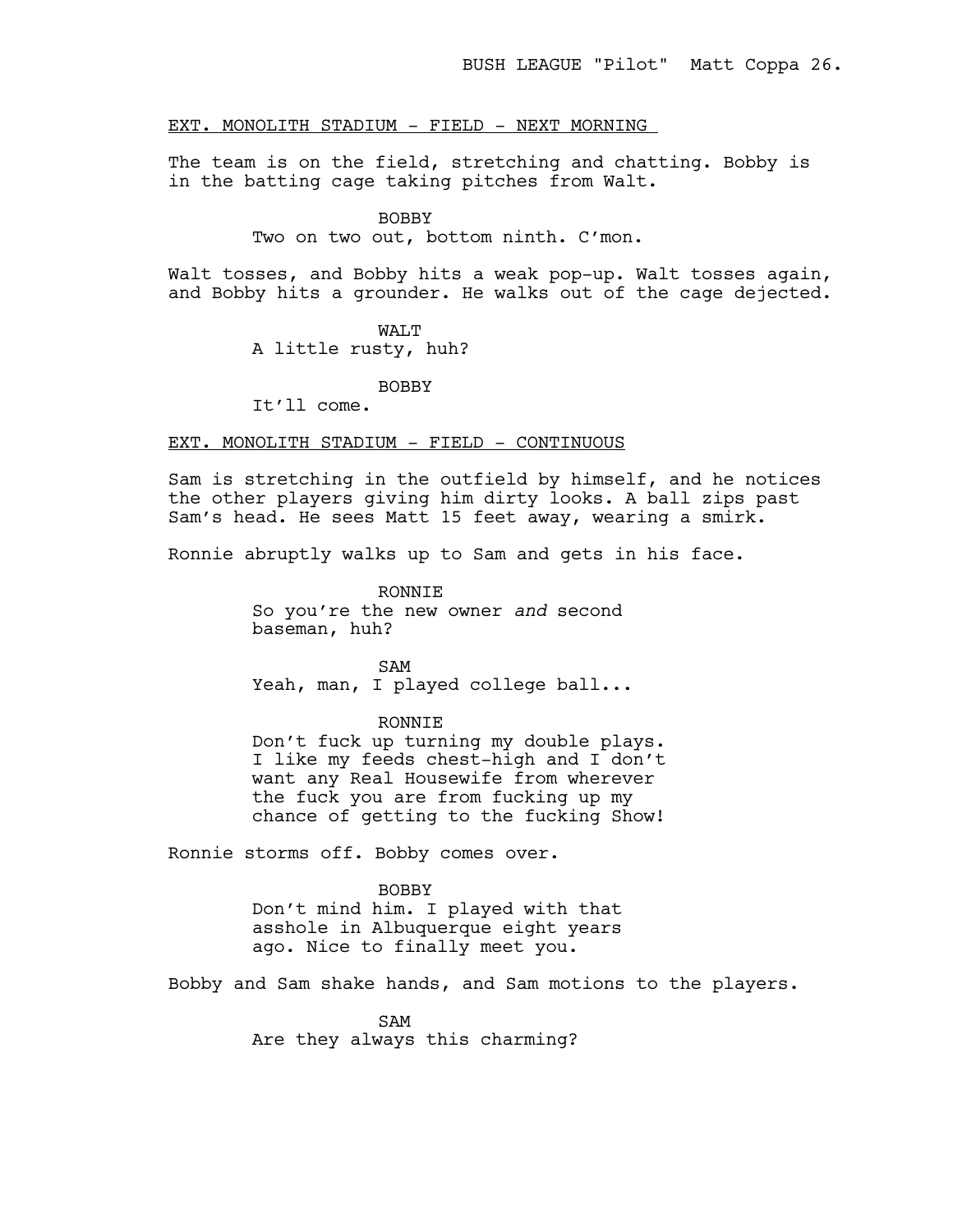BOBBY

You're a reality TV star with no pro ball experience who also happens to be their boss and new teammate. It's fucking weird.

Walt walks on the field.

WALT All right, ladies — three laps and then position drills. Let's go.

The team groans and starts running. Bobby and Sam jog next to each other and continue their conversation.

> SAM Maybe I should talk to 'em, let them know I'm no different...

#### BOBBY

That would make them think you're a bigger dick than they assume you are. Just take everyone out for drinks. Getting drunk on a regular basis is the one true advantage to playing in the minors.

SAM Thanks. Know of any good places?

BOBBY You like karaoke?

## EXT. LIPS STRIP CLUB - NIGHT

The whole team, in jeans and T-shirts, walk towards a large, windowless building. A huge sign reads "LIPS: Gentlemen's Club and Karaoke" with pink neon-lips.

# INT. LIPS STRIP CLUB - CONTINUOUS

A large, dark room packed full of scantily clad and naked women giving lap dances for a racially diverse crowd of men.

On a small stage in a corner a weathered old guy sings "Satisfaction" as a stripper pole dances to the tune.

The guys are ushered to an area with red velvet chairs. As soon as they sit, they're surrounded by women.

> SAM Drinks are on me tonight — but you're paying for your own lap dances.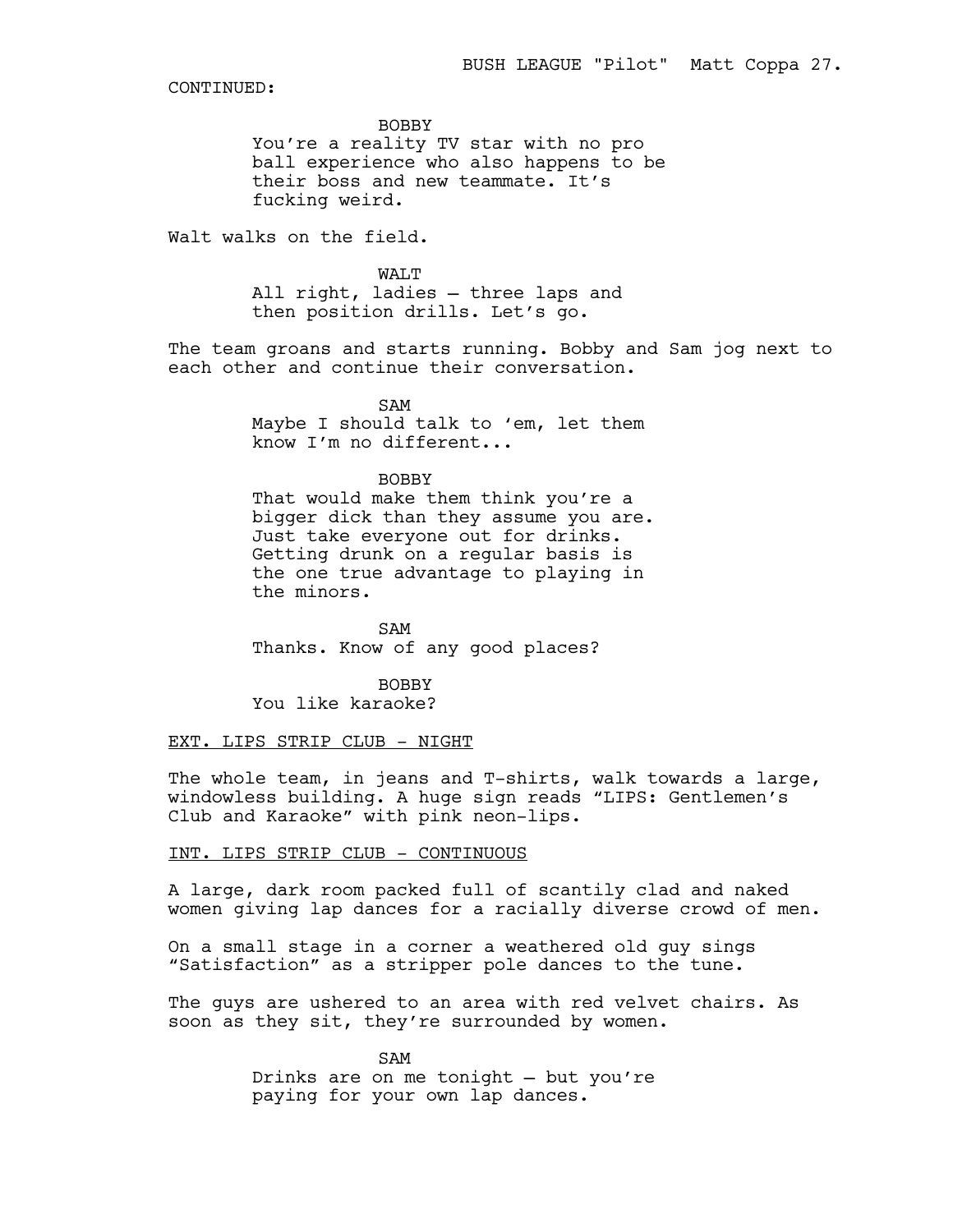**TEAM** 

Boo!

Everyone laughs and begin focusing on the girls. Bobby and Sam quickly have ladies sitting on their laps.

> SAM Not bad for a karoake joint.

BOBBY Get your vocal cords ready cause all rookies gotta sing.

SAM

I figured as much.

A busty stripper starts giving Bobby a lap dance.

## BOBBY

Man, I love Southern strip clubs. It's like a degenerate melting pot, possibly the only place in the South where men of all socioeconomic backgrounds can actually get along.

Sam is in the midst of his own lap dance.

SAM What the fuck are you talking about?

Crystal is leading a guy to the VIP room when she spots Sam.

CRYSTAL

(to her dancee) Hold on, honey, I gotta make a call.

INT. LIPS STRIP CLUB - LATER

Jesus is on the karaoke stage, finishing up singing "Call Me Maybe" to hearty boos from the team and house.

> JESUS Here's my number, so call me maybe!

> > GROUP

Boo! You suck.

The song ends to laughter as Jesus plods off the stage and he hands the mic to Javier. Slow music starts.

> JAVIER Oh, great tune, it's "Praying for Time" by George Michael!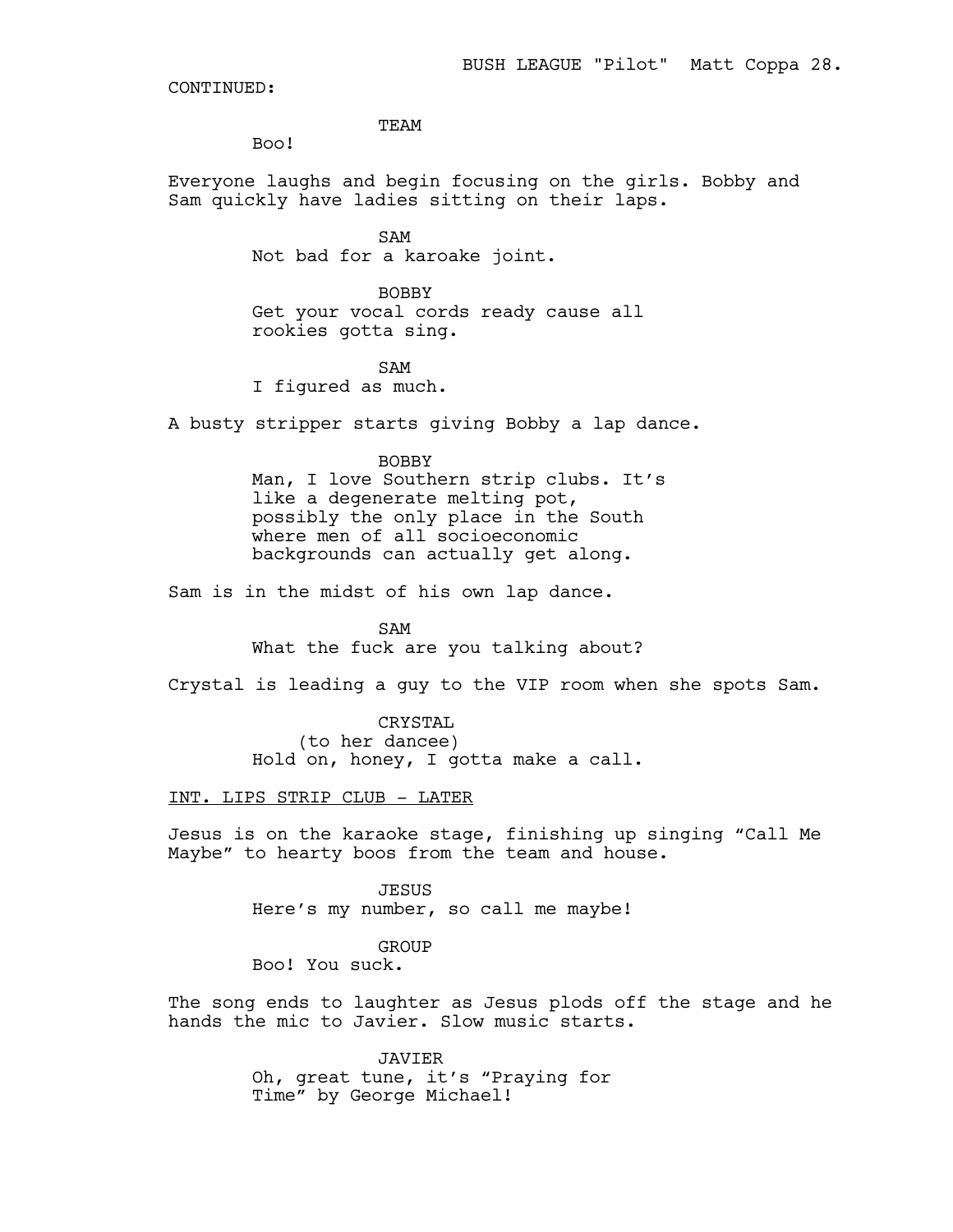The crowd heartily laughs. But then Javier begins singing and the audience is shocked by his voice. It's transcendent.

> JAVIER (CONT'D) These are the days of the open hand/ They will not be the last/Look around now/These are the days of the beggars and the choosers.

The crowd is now silent and transfixed as the song continues.

#### MONTAGE:

-Various men getting lap dances stop their girls to listen.

-In a room with a stripper, Matt pauses while smoking crack.

-Sam soulfully nods his head to the beat. Does a shot.

-Bobby's in a bathroom stall, shooting steroids in his ass, and stops to listen.

-A stripper slow dances with Jesus.

-Random dudes heartily hug their strippers.

-Ronnie is weeping in between shots of whiskey at the bar.

-Sam looks at his team and takes in the scene with a smile.

End montage.

The song ends and the men look around, ashamed at how much it moved them. A lone boo is heard. Bobby walks on stage.

> BOBBY OK, we've got a special tune planned for our next rookie. Get up here, Sam.

Sam walks on stage. He gazes at the song screen and his face drops. He looks to Bobby who shrugs. The music starts.

> SAM (tentatively) You won't take this from me baby.

A table of black guys stop talking and look, their interest piqued. The music continues, but Sam's hesitant to continue. The crowd BOOS. After a long, awkward pause, Sam goes for it.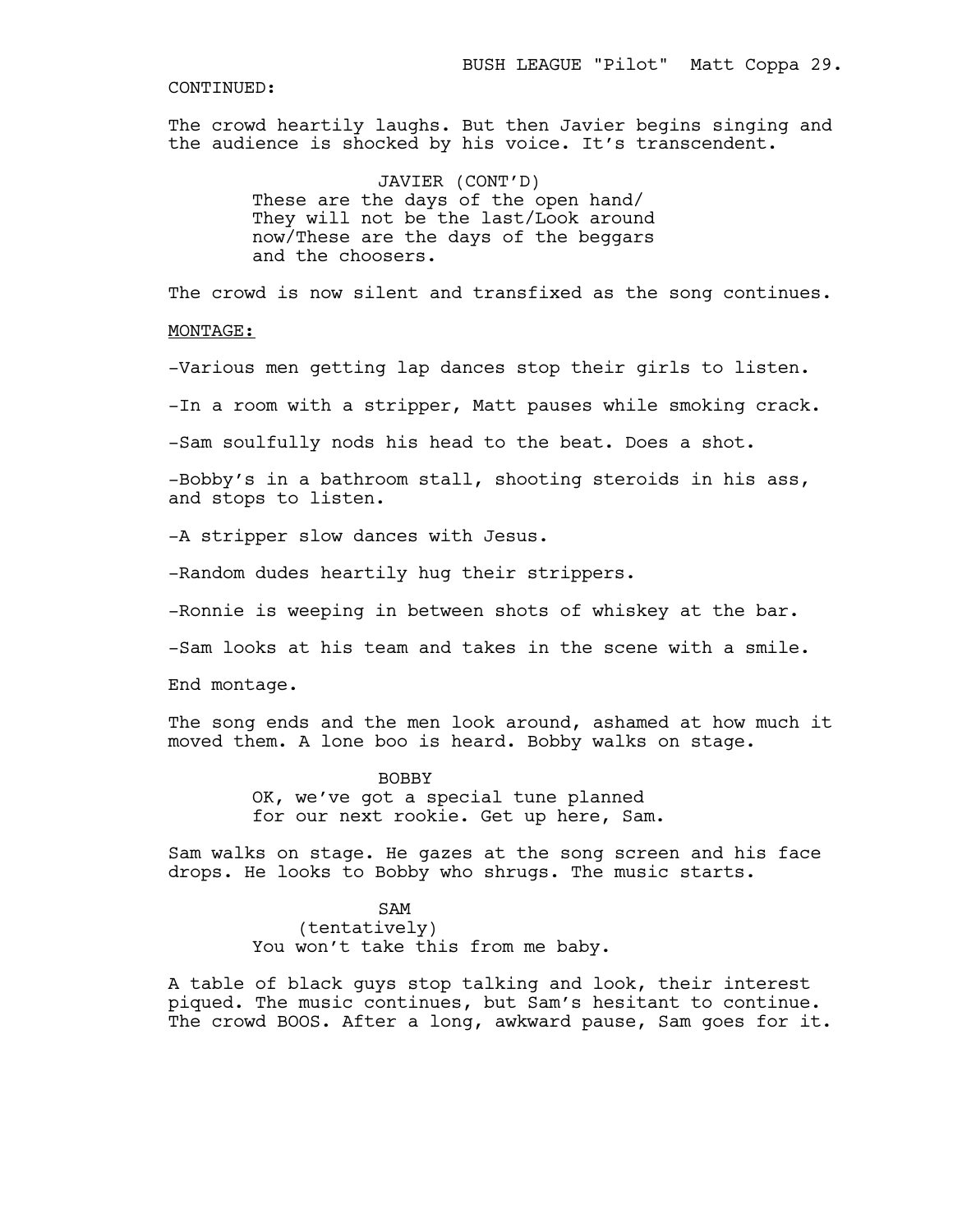SAM (CONT'D) My niggas will have you cowards ready to cry/My niggas/will fry/My niggas/ will rob.

A paranoid Matt grabs Bobby.

MATT JOHNSON Why the fuck is he rapping a DMX song in front of black dudes?

BOBBY What? It's hilarious.

MATT JOHNSON I don't think they think so.

Matt points to the table of black guys who start yelling. Sam, undaunted, continues.

> SAM My niggas keep you niggas knocking on wood.

The black guys get up and approach the stage; one throws a bottle at Sam, and he ducks. The team gets up to block them.

After pushing and shoving, Ronnie gets thrown down and Bobby starts throwing punches, inciting a vicious brawl. Sam gets consumed onstage, while screaming strippers scatter.

INT . MONOLITH COUNTY JAIL - NEXT MORNING

Sam has a black eye and is passed out on a dingy cot. A CLANG wakes him up to see Riley outside his cell.

> RILEY Wake up, boy. You damn near started a race riot at my favorite watering hole. Not very politically correct calling those colored boys the N-word.

SAM Thanks for the sensitivity training.

RILEY Hopefully this experience has soured you on our lovely town. Not like you had long here anyway. Didn't you read that agreement Joe signed.

SAM We haven't lost anything yet.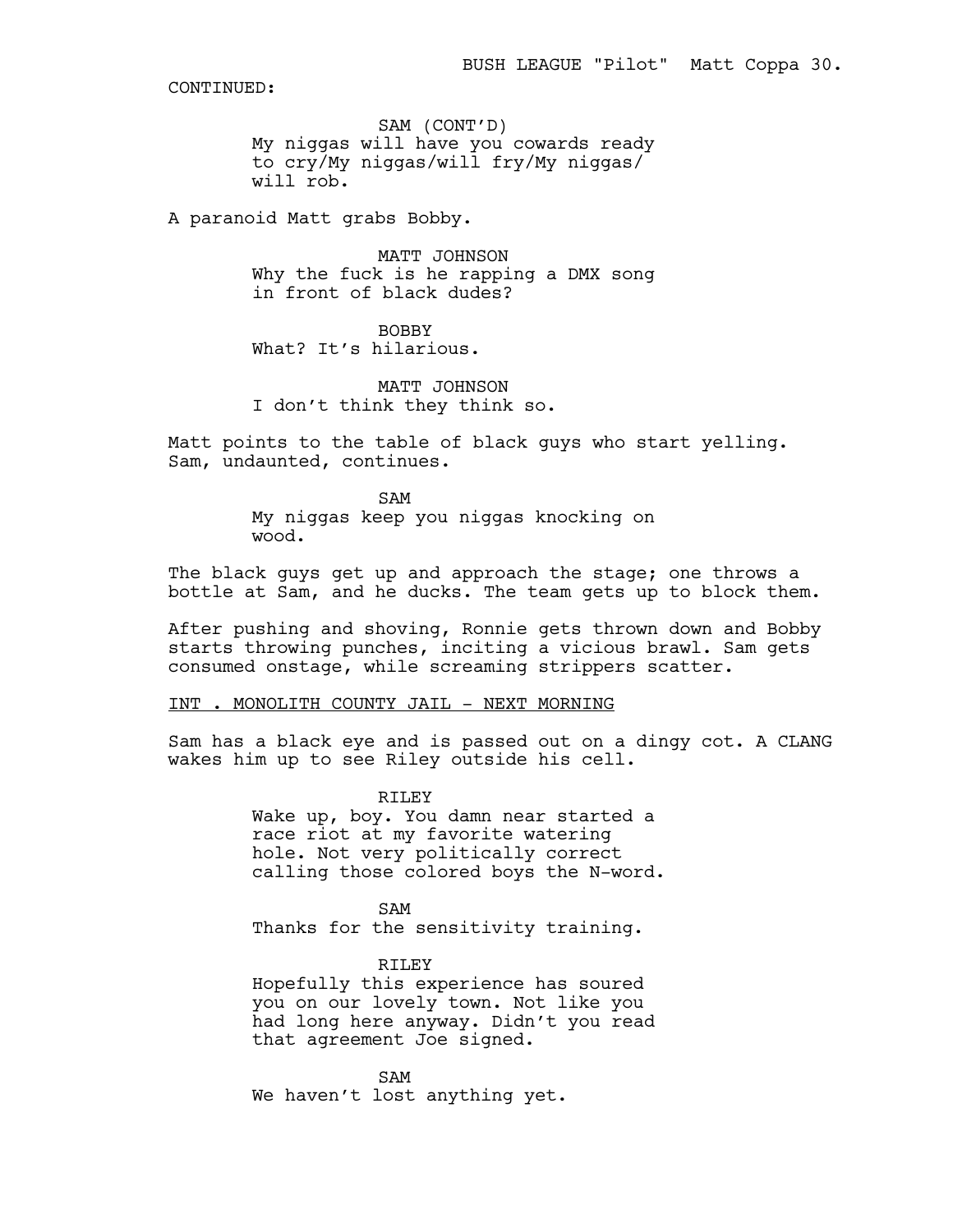#### RILEY

That's just a matter of time. But I figured you'd be a stubborn jackass, so I called an old friend of yours.

After a beat Sailor appears outside the cell.

RILEY (CONT'D) I'll leave you two to figure it out.

#### SAILOR

Oh my God, Sam, did they make you do, like, sex things?

#### SAM

No, I'm fine. What are you doing here?

# SAILOR

This creepy old guy told me I needed to bail you out so a red eye and four Xanax later, here I am.

SAM You didn't have to do that.

SAILOR

I don't like how I came off at the party. I'm going for rich yet down to earth, not slutty cheater.

SAM That's not why I came here.

# SAILOR

Well, I want you back. Your parents feel the same. I promise, things will be different. Hey, I came all the way out here for you, you owe me!

A CLANG is heard in the hall and a moment later Jenny appears at the cell. Sailor looks her up and down.

> JENNY I came to bail you out. But I guess that's being taken care of.

SAILOR (to Sam) So you're fucking Olive Garden waitresses now?

SAM Sailor, shut up!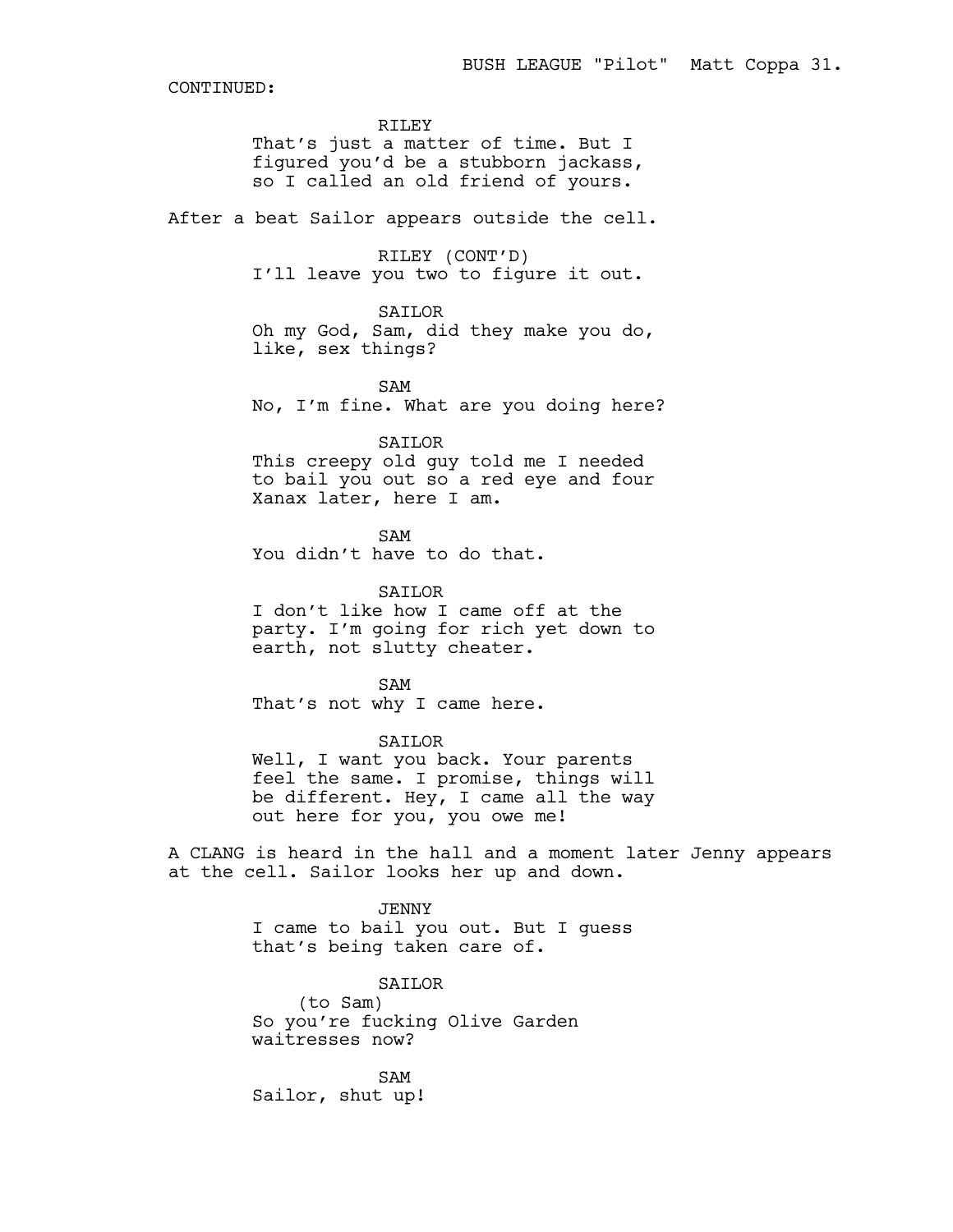CONTINUED: (2)

JENNY

Both of you can fuck off.

Jenny leaves. Sam runs to the bars.

SAM

Jenny, stop!

Sailor gives Sam a disgusted look.

EXT. MONOLITH STADIUM PARKING LOT - MORNING

A crowd of workers and players surround Vinny, who continues to bang away at the metal. Emily approaches and sees a fivefoot-wide, impressive-looking baseball-glove sculpture.

> EMILY OMG — Vinny, it's beautiful!

VINNY Thanks sweetheart.

Emily cozies up next to Vinny.

EMILY I know a secret room. Wanna celebrate?

**VINNY** I can't. If we hook up, I might lose my Fonzie touch.

Emily is taken aback.

Sam approaches the group. The players start clapping.

JAVIER Whoa, he's back!

MATT JOHNSON

Do you remember screaming "Rodney King" when the cops showed up? I think that's why you were the only one they arrested.

RONNIE Before you start another brawl learn how to throw a punch, Powerpuff.

Vinny stops and is shocked to see Sam with a black eye.

VINNY Jesus, what the fuck?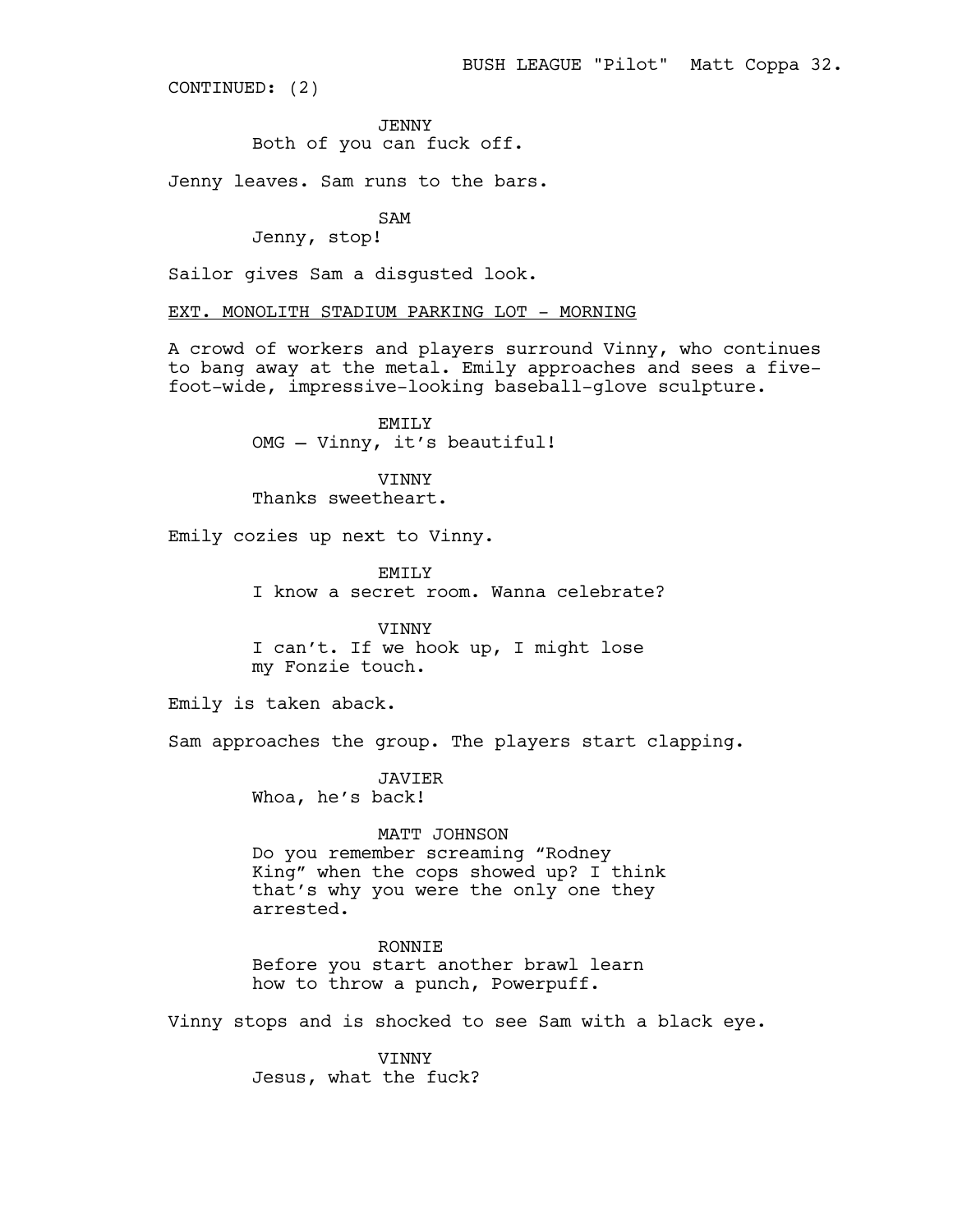SAM

Long, painful story. I'm fine. But dude, this sculpture is awesome!

VINNY Thanks man. It's not done yet, but I think I found a muse.

Vinny looks over to Emily, who gives him a smile.

INT. MONOLITH STADIUM - GM'S OFFICE - DAY

Jenny is typing on her computer. Sam knocks and enters.

JENNY So, when are you leaving?

SAM Who told you I was leaving?

JENNY C'mon, you're not going to let little Miss Rich Tits go again.

SAM She's already on a plane home.

JENNY Then why call her in the first place?

SAM That was Riley.

Jenny stops and looks at Sam.

JENNY I don't get it. Why did you leave the cozy confines of douchebag Nirvana for bumfuck Arkansas?

SAM I've been thinking about that a lot. And I've come to the conclusion that maybe I'm not a douchebag.

JENNY Let's not get all up on a high horse.

SAM I admit I've acted like a dick at times, but I don't think it suits me. (MORE)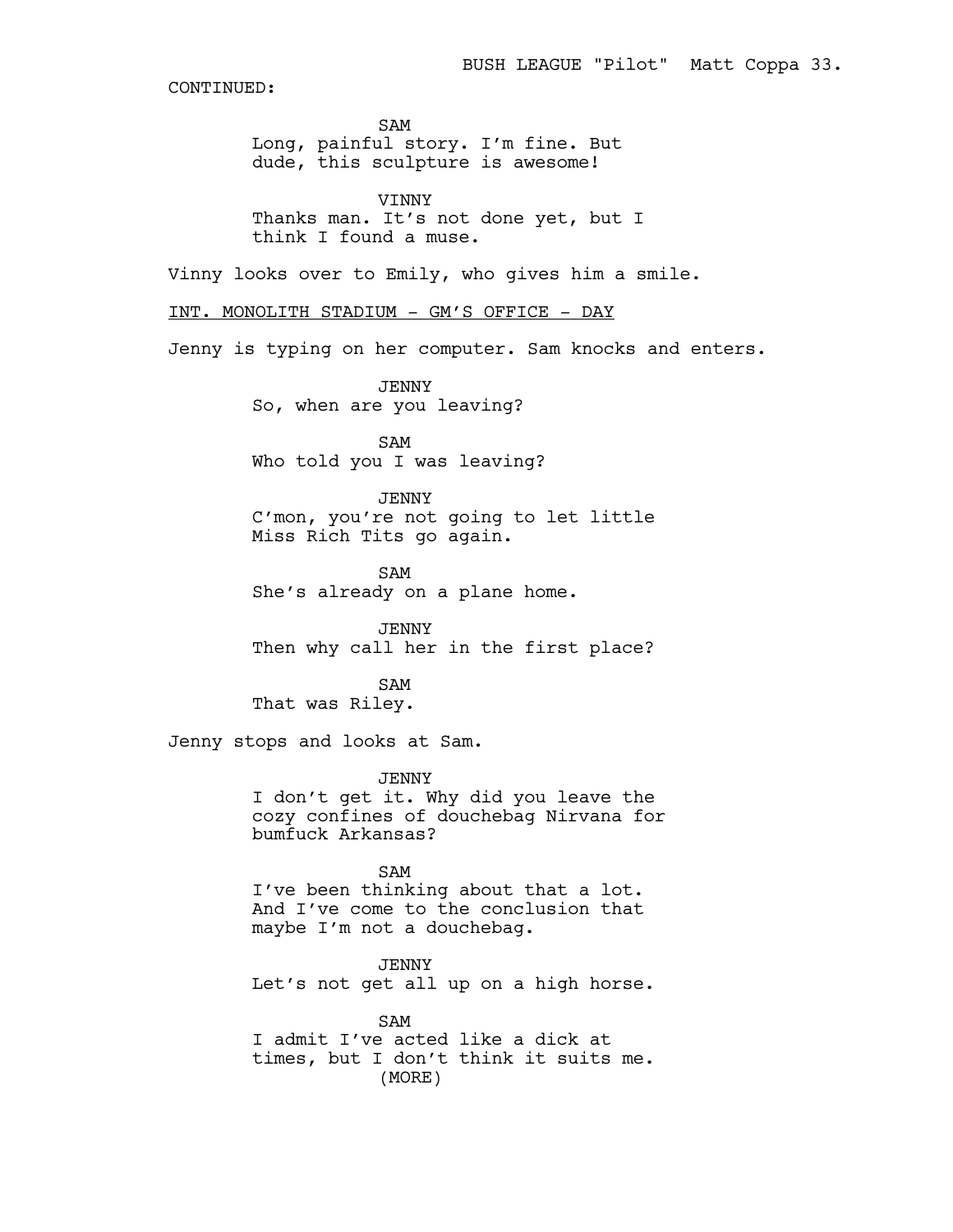SAM (CONT'D)

Because, despite all the shit I've been through the past few days, I'm happier now than I've been in years.

JENNY

It'll wear off.

SAM

When I saw you and Sailor together at that jail cell... It wasn't this town or the team I loved as a kid... I started playing baseball just to impress you.

JENNY That's touching, but after next week I'm still leaving.

Sam approaches a newly vulnerable Jenny.

SAM

You can't.

Sam and Jenny share a moment when BANG! Vinny bursts through the door.

> VINNY Guys, my sculpture's finished!

EST. MONOLITH STADIUM - ENTRANCE - DAY

A sign over the entrance says, "Opening Day, Go Coonhounds!" Fans walk into the stadium, which actually looks charming.

EXT. MONOLITH STADIUM - DUGOUT - DAY

Sam is about to run on the field. Jenny comes up to him.

SAM Think I can get under that bra finally, for good luck?

JENNY Let's see how you do first.

SAM Great way to jinx me.

Jenny pulls something from her back pocket.

JENNY Joe came to my dad's funeral. He said he was disappointed in you.